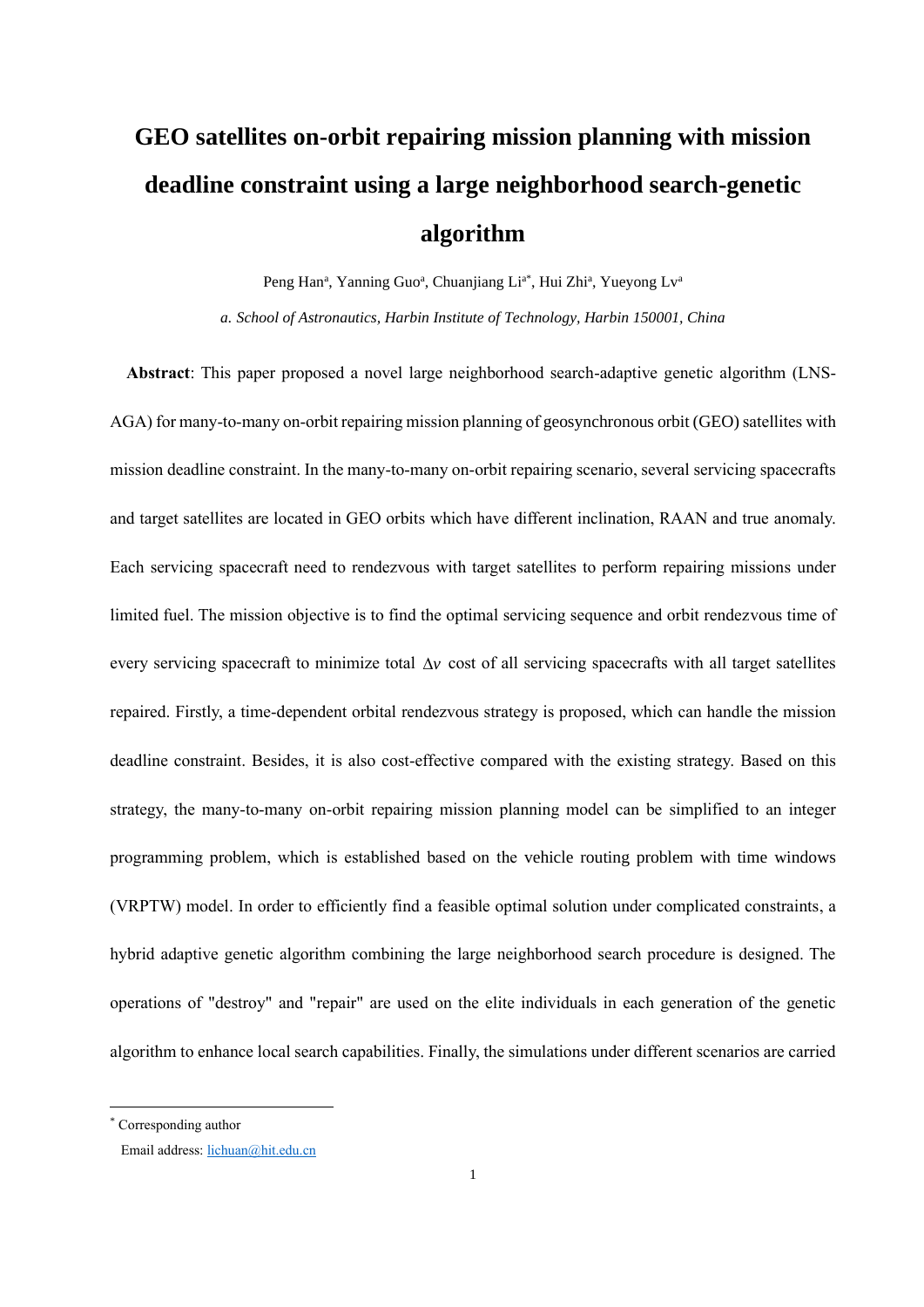out to verify the effectiveness of the presented algorithm and orbital rendezvous strategy, which performs better than the traditional genetic algorithm.

# **Keywords: Geosynchronous satellite; Mission planning; On-orbit repairing; Genetic algorithm; Large neighborhood search**

# **1 Introduction**

With the rapid development of aerospace technology, on-orbit servicing (OOS) compromising refueling, repair, assembly, debris removal has attracted much attention from researchers and engineers[1-2]. During the past decades, one of the most successful OOS missions is the upgrade and repair of the Hubble Space Telescope achieved by space shuttles[3-4]. However, the space shuttle was permanently retired in 2011 due to its high cost. In the future, with the increment in space exploration, the cost of on-orbit servicing needs to be further reduced. Thus, the OOS modes of one-to-many and many-to-many is proposed, i.e., one or more servicing spacecraft (SSc) provide services to multiple satellites successively. How to effectively manage and schedule multiple servicing spacecraft to obtain as many service benefits as possible needs to be solved urgently. Therefore, the study of mission planning and orbit maneuver strategy of multiple servicing spacecraft has great significance.

This paper mainly focuses on the repairing of geosynchronous satellites. It is known that nearly hundreds of high-value satellites are parked in GEO which play an important role in earth observation, communication relay, and meteorological observation. Once the satellite is broken or run out of fuel during daily operation, building and launching a new satellite is more costly than repair the old one. Besides, the geosynchronous orbit is a precious space resource, the broken satellite will cause a waste of GEO resources[5]. Therefore, building an OOS system for GEO satellites is necessary and cost-effective.

Many researchers have studied the OOS mission planning problem for multiple satellites in the past few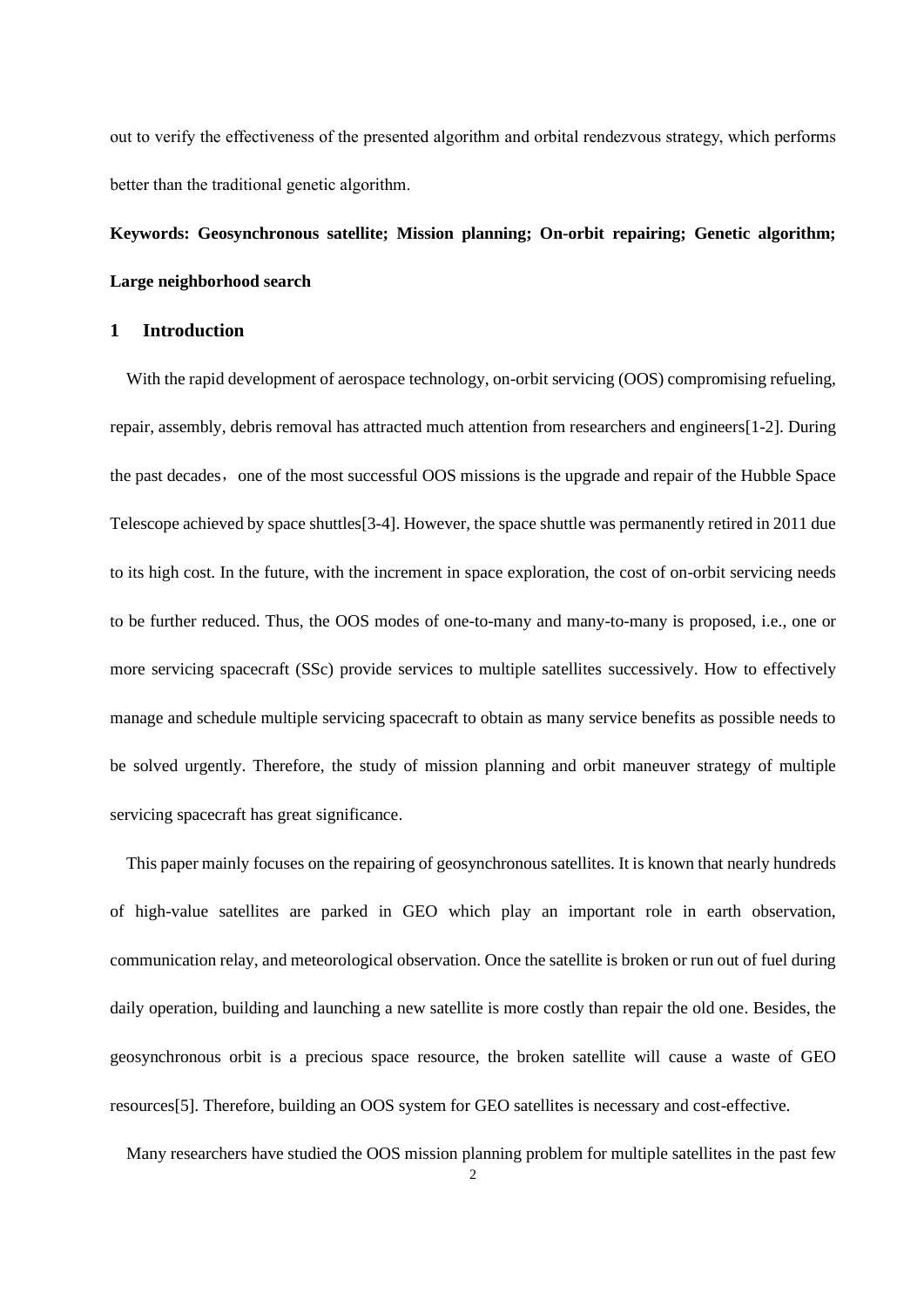years, which can be divided into three major categories based on the OOS mission type. (1) On-orbit refueling problem[6-10] which is necessary to consider how to reasonably allocate the servicing spacecraft's limited fuel to orbit maneuver or target satellites. (2) Debris removal problem[11-14]. For the debris removal mission, the main difference from other OOS missions is that the SSc needs to take the target to the grave orbit after rendezvous to the target. (3) Mixed types[15-16]. In the mixed OOS mission scenario, one obvious flaw is that every SSc needs to carry a variety of loads to meet different OOS missions, so that the SSc will have a huge dry weight which leads to more fuel consumption during the orbital maneuver. To authors' best knowledge, the research on on-orbit repairing mission planning is still rare. A typical example of on-orbit repairing is replacing a failed battery with a new battery and assisting a solar array that failed to deploy properly[2]. The lack of power supply may bring about permanent damage to some equipment which causes enormous economic loss to ground users. Therefore, compared with the other OOS mission, the on-orbit repairing mission usually has more urgent mission completion time. Thus, we mainly focus on the many-to-many on-orbit repairing mission planning problem with mission deadline constraints for GEO satellites which is a combinatorial-continuous problem for simultaneously determining the servicing route and orbital rendezvous time of every SSc.

Different types of many-to-many OOS missions can be seen as a multi-spacecraft continuous rendezvous problem[17]. To solve this problem, the orbital rendezvous strategy must be clarified to simulate the SSc maneuver from one target satellite to another. In this paper, the SSc and target satellites are located in the GEO with different inclination, RAAN and true anomaly. Existing literatures usually use a timeindependent orbital rendezvous model in which the process of phasing maneuver is usually ignored[8-10, 18]. However, the orbital rendezvous time must be controlled and determined to deal with the mission deadline constraint. Some literatures also propose the time-relevant orbit maneuver strategy: Ref.[15] uses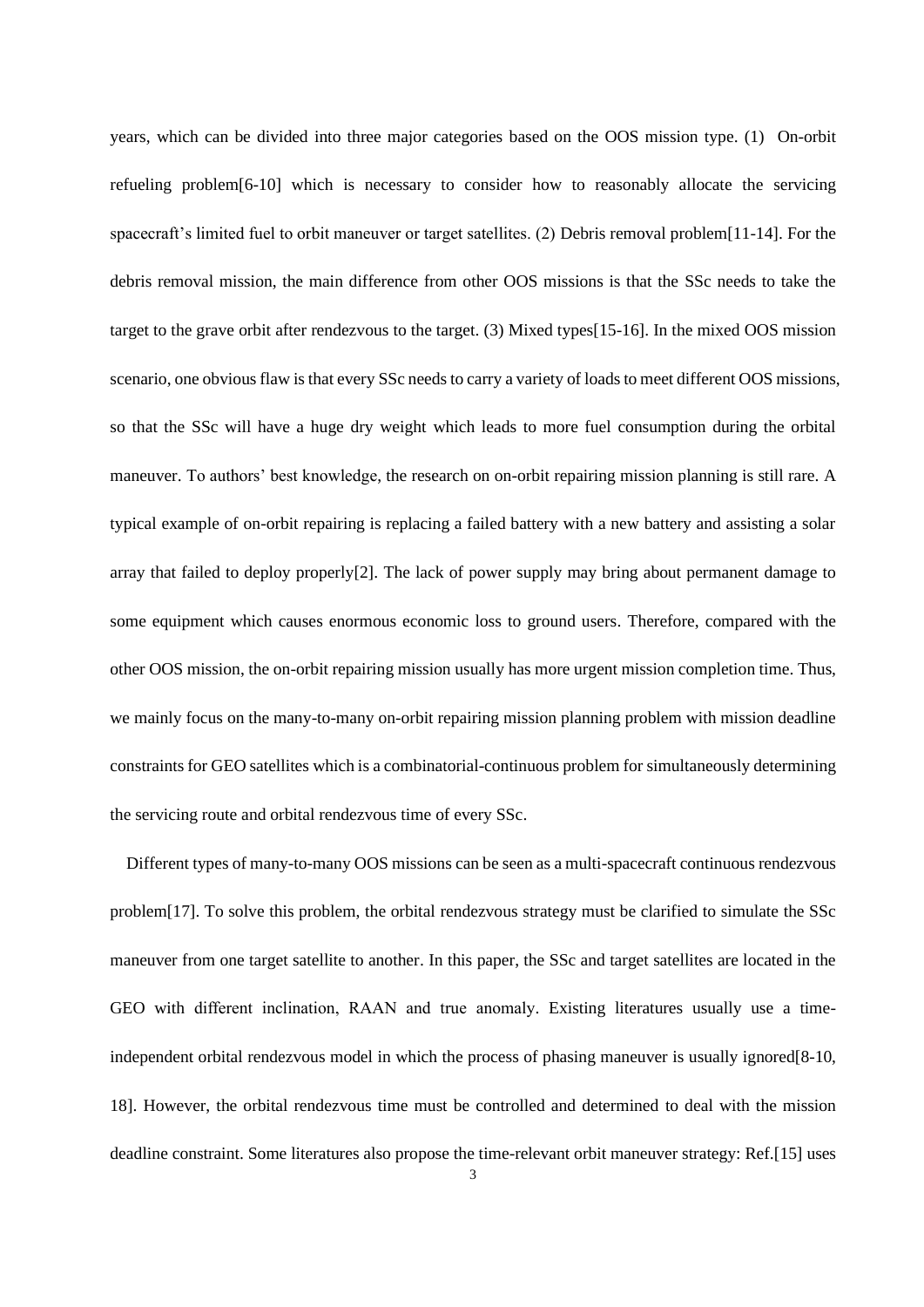Lambert algorithm to determine the rendezvous trajectory. Based on the Lambert algorithm, Lorenzo<sup>[17]</sup> proposes a four-impulse strategy for multirendezvous trajectories optimization problem. However, it is only applicable to coplanar orbital transfer. Inspired by Ref.[10], a mixed time-dependent orbital rendezvous strategy combing the planar change and phasing maneuver is presented in this paper. Simultaneously, the mixed strategy can usually generate a more cost-effective trajectory than the Lambert algorithm. The orbit rendezvous time can be specified by determining the number of revolutions for the phasing maneuver, hence the mission planning problem can be transformed from the combinatorial-continuous problem to an integer programming problem, moreover, the solution space can be further reduced. Thus, the mission planning model is established based on the VRPTW [19] model, in which the servicing route and number of revolutions for every SSc needs to be determined.

To solve the many-to-many OOS mission planning problem which is obviously NP-hard, some researchers used the deterministic algorithm, e.g. column-generation technique[12], branch and bound[20]. Those method usually needs to approximate the mathematical model to a linear model. Besides, those algorithms are very time-consuming even ineffective for large-scale problems. Intelligent metaheuristic algorithms are mostly used in the existing literature like particle swarm algorithm[8, 10, 15], ant colony algorithm[9, 13] etc. Intelligent algorithms usually have a flexible form that can handle complex constraints and objective functions. Genetic algorithm (GA) is also a metaheuristic algorithm which is widely used in on-orbit refueling problems[7], deep-space observation[21] and earth-observing scheduling[22]. GA has a great ability of global exploration in the solution space, however, it does not employ a local search and is easy to fall into local optima[23]. Therefore, it may degrade the solution quality even get an unfeasible solution under tight mission time constraints. To make up for this defect, we present a hybrid algorithm called large neighborhood search adaptive genetic algorithm (LNS-AGA). The large neighborhood search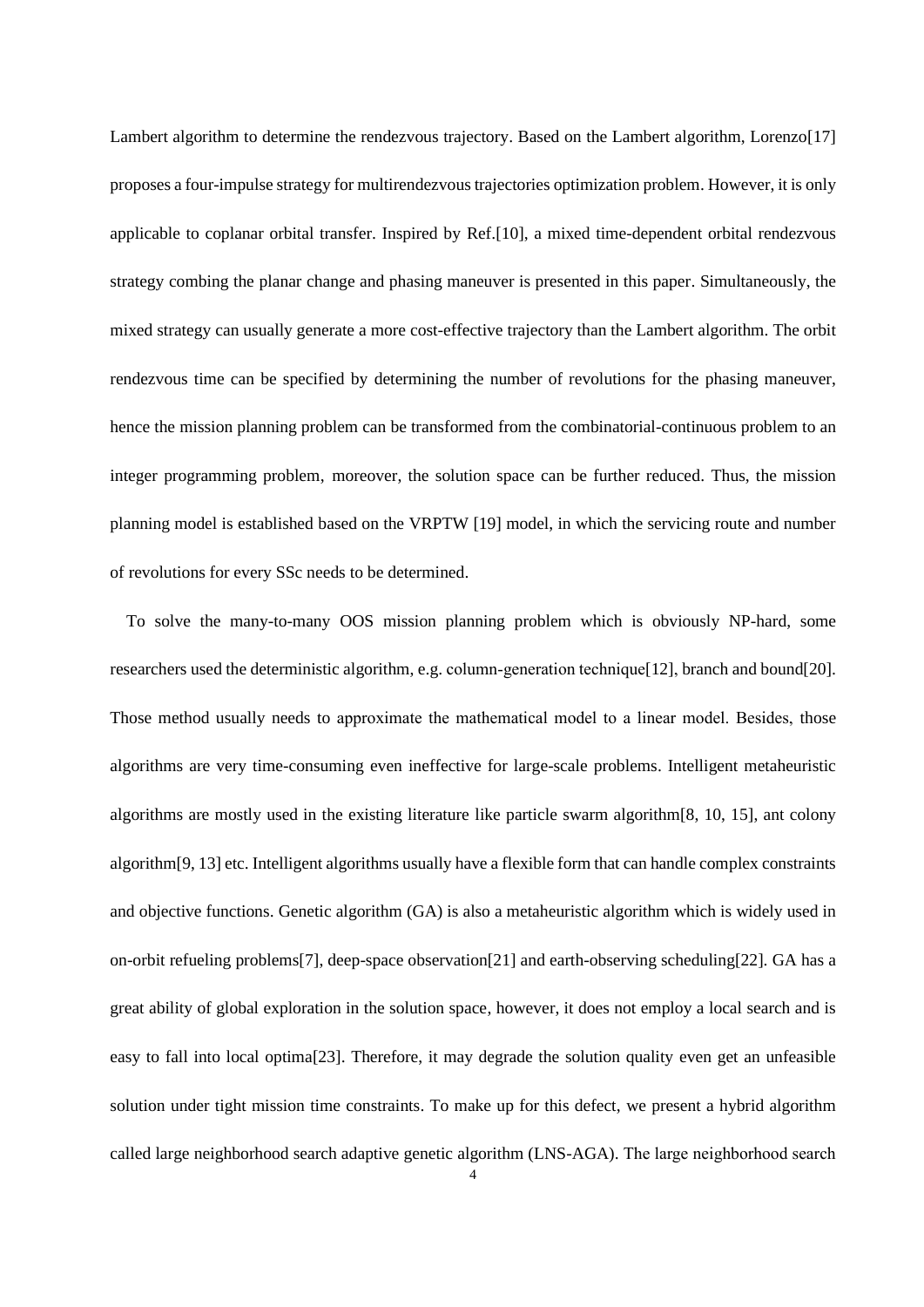(LNS) [24-26] that has been widely used in routing and scheduling problems is adopted to enhance the general GA's local search capabilities. In addition, the adaptive crossover probability and mutation probability are used in the GA procedure to prevent falling into local optima and speed up the iterative efficiency.

The main contribution of this paper can be summarized as follows:

(1) The mission deadline constraint is considered in the on-orbit repairing mission planning problem, which has a significant meaning in practice.

(2) A time-dependent mixed orbital rendezvous strategy is proposed to simulate the SSc maneuver from one target satellite to another, which is more cost-effective than the Lambert algorithm used in [15]. Then, the mission planning problem can be simplified to an integer programming problem, the solution space can be further reduced.

(3) A hybrid LNS-AGA is designed for solving the mission planning problem, which performs a local search procedure that can have better performance than original genetic algorithm.

The rest of the paper is organized as follows. In Section 2, the mission planning problem is further clarified including a more specific description of the mission scenario, design of the orbital rendezvous strategy and the mathematical model's establishment. After that, Section 3 introduces the design of hybrid LNS-AGA algorithm used for effectively solving this problem. Later on, Section 4 presents one practical scenario and several comparative experiments to demonstrate the effectiveness of the proposed methods. Finally, Section 5 gives some conclusions of this paper and the future path of this research topic.

#### **2 Problem formulation**

#### **2.1 Many-to-many on-orbit repairing mission scenario**

In the many-to-many on-orbit repairing scenario, multiple repairing required target satellites and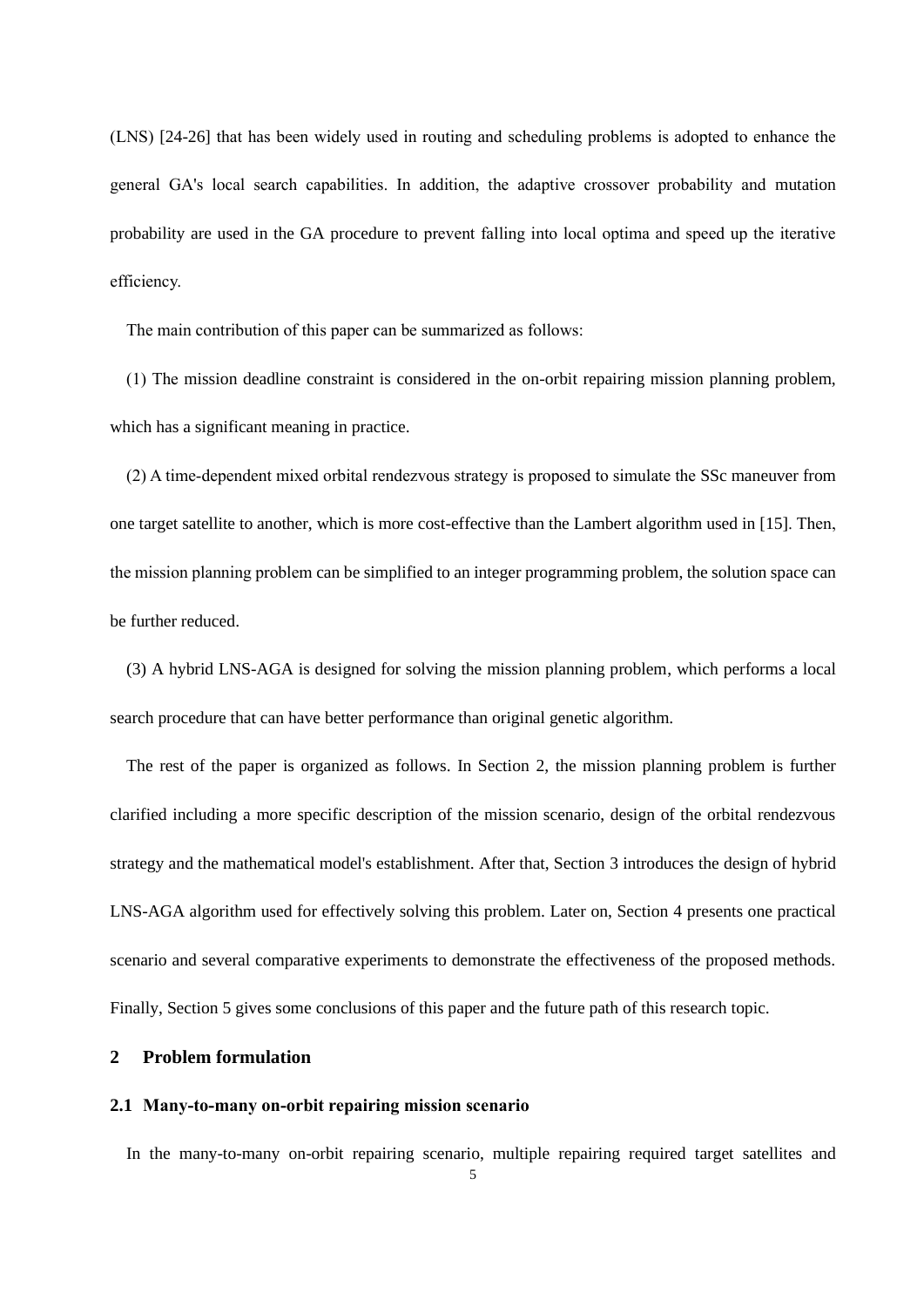servicing spacecrafts (SSc) are running on GEO, with different orbital inclinations, phase angles, and right ascension of ascending node (RAAN) angles. Every target satellite needs to be repaired by exactly one SSc and every SSc can provide on-orbit repairing for any target satellite. The on-orbit repairing mission must be completed before the pre-set mission deadline. Before performing on-orbit repairing to a target, the SSc should first perform orbital rendezvous to close to the target and dock with the target. The SSc will make a velocity increment by impulse during preform orbital rendezvous. Every SSc could carry a limited fuel for orbital rendezvous, so the SSc must satisfy the maximum velocity increment constraint throughout the whole mission process. Otherwise, it will not be able to complete the scheduled on-orbit repairing mission. After completing all on-orbit service tasks, in order not to affect the regular operation of the repaired targets, SSc needs to perform orbital maneuver, away from the last target slowly, and arrive at a parking orbit waiting for the next mission. The cost of orbit maneuver of this process will be ignored. The optimal onorbit repairing strategy needs to determine the repairing route of every SSc, and the orbital maneuver strategy of every on-orbit repairing process, the velocity increment cost of all SSc is minimized.

Fig. 1 gives a feasible solution to an instance of a many-to-many on-orbit scenario with 6 target satellites and 2 SSc. In this solution, the two SSc will start from different initial orbit and dock with 3 target satellites in order. The SSc1 will perform an on-orbit repairing for target satellites 6, 3 and 4 in order. The SSc1 will perform an on-orbit repairing for target satellites 1, 2 and 5 in order. After completing the repairing mission, those two SSc will go to the parking orbit slowly. The mission deadline constraint and maximum velocity increment constraint mentioned above will be satisfied during the whole procedure. Consequently, all target satellites are repaired exactly once by SSc.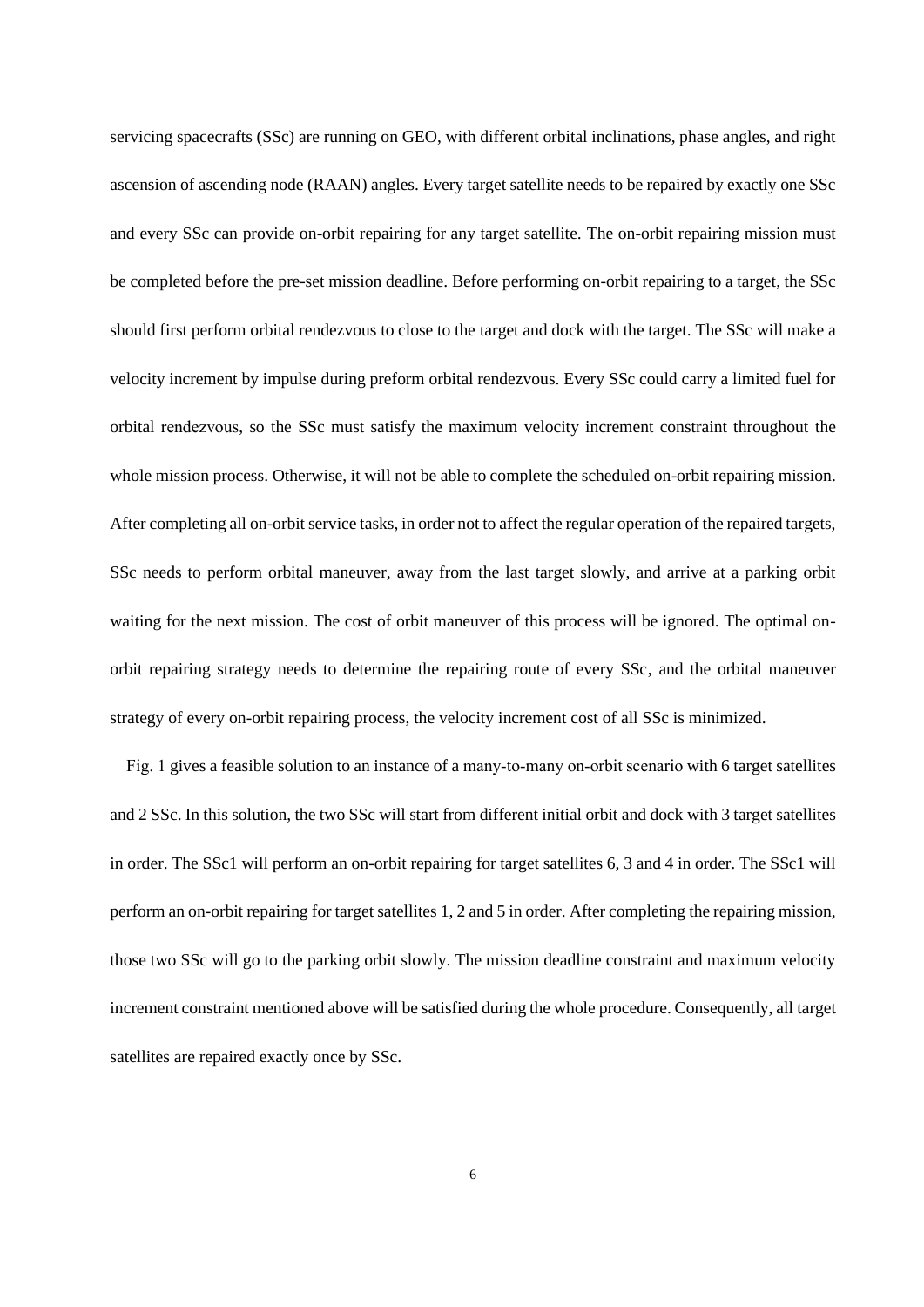

Fig. 1 many-to-many on-orbit repairing scenario

#### **2.2 Time-dependent orbital rendezvous strategy**

The SSc needs a long-distance orbital maneuver to reach every target, then the SSc can dock with the target and perform an on-orbit repairing mission. In this paper, only the  $\Delta v$  cost of the long-distance orbital maneuver process is considered, and the  $\Delta v$  cost of the docking process is ignored.

The SSc need to perform a maneuver procedure to let the SSc and target have the same inclination, RAAN and true anomaly to perform the docking process. This procedure can be achieved by planar maneuver and phasing maneuver. Besides, according to Ref. [27-28], the perturbation effect can be ignored on GEO within one year and the repairing mission usually needs to be completed in a short time. Therefore, the two-body orbital dynamics will be used to generate the trajectory of SSc and target satellite.

#### **2.2.1 Planar change**

Planar change lets the SSc run on the same orbital plane with the target through one impulse maneuver. As shown in Fig. 2, SSc can only maneuver at the intersection of two orbital planes. Therefore, SSc has two chances of plane change maneuver in one orbital period.

The dihedral angle  $\alpha$  between two orbital planes is given by

$$
\cos \alpha = \sin I_s \sin I_t \cos \left(\Omega_s - \Omega_t\right) + \cos I_s \cos I_t \tag{1}
$$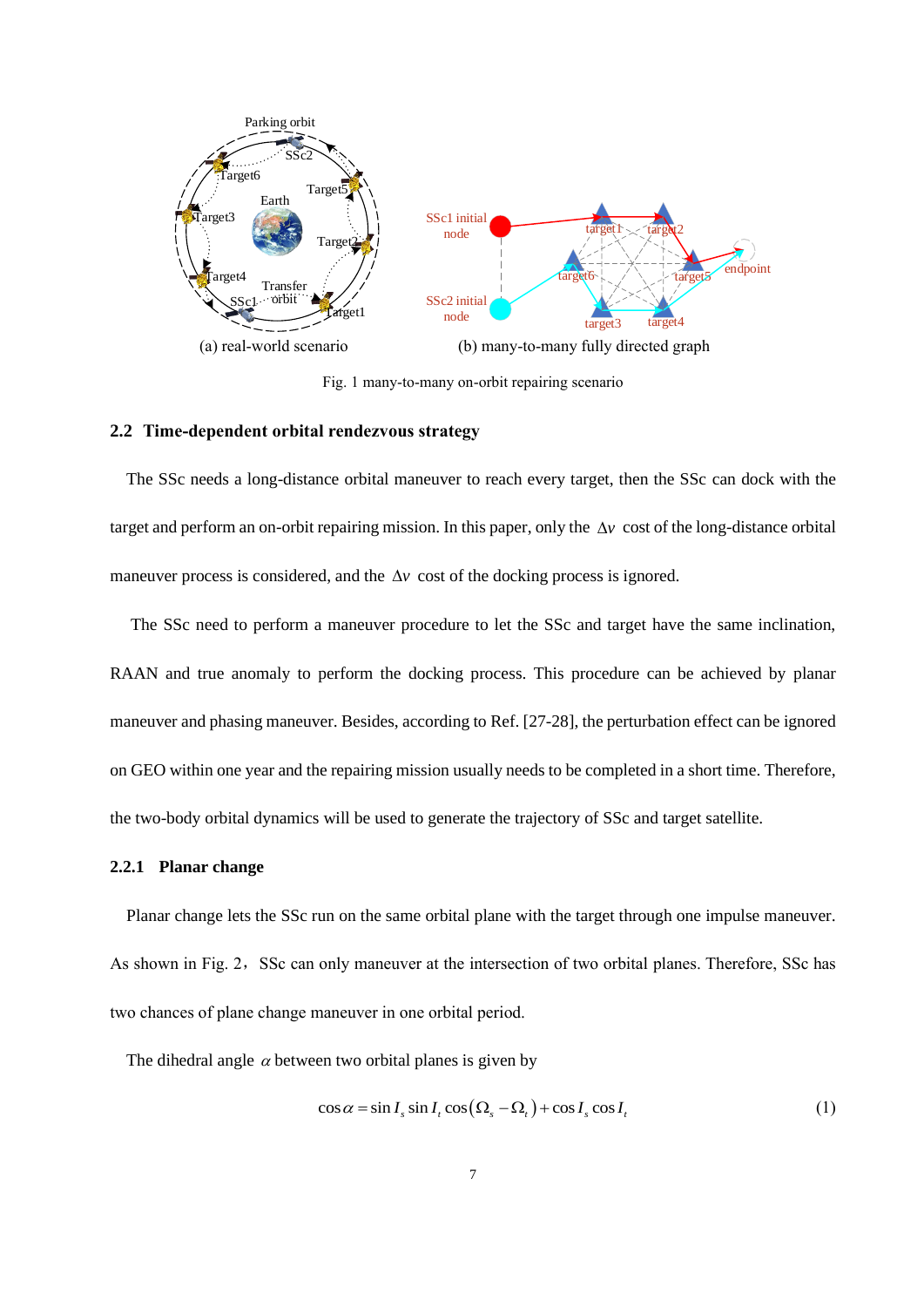where  $I_s, I_t, \Omega_s, \Omega_t$  represent the inclination and RAAN of the SSc and target, respectively. the intersection points of the two orbital planes can be calculated by

$$
\begin{cases} \mathbf{r}_{m1} = \mathbf{h}_s \times \mathbf{h}_t \\ \mathbf{r}_{m2} = -\mathbf{r}_{m1} \end{cases} \tag{2}
$$

where  $h_s$ ,  $h_t$  represent the angular momentum of SSc and target, respectively. the angular momentum of the orbit *h* can be calculated by

$$
\boldsymbol{h} = \sqrt{\frac{a}{\mu}} \begin{bmatrix} \cos \Omega & -\sin \Omega & 0 \\ \sin \Omega & \cos \Omega & 0 \\ 0 & 0 & 1 \end{bmatrix} \begin{bmatrix} 1 & 0 & 0 \\ 0 & \cos i & -\sin i \\ 0 & \sin i & \cos i \end{bmatrix} \begin{bmatrix} 0 \\ 0 \\ 1 \end{bmatrix} \tag{3}
$$

where *a* is the orbit radius of GEO orbit,  $\mu$  is the Earth's gravitational constant,  $\bm{h}$  is constant without considering any perturbation.

Since SSc and target are located on the circular GEO orbit, it is also necessary to ensure that the velocity remains unchanged after the impulse maneuver, only the velocity direction will be changed. We define  $\Delta v_1$ as an orbital plane change impulse maneuver of  $\alpha$ , it can be calculated by:

$$
\Delta \mathbf{v}_1 = \mathbf{v}_t - \mathbf{v}_s
$$
  
=2||\mathbf{v}\_t||\sin(\Delta i/2) (4)

Where  $v_s$ ,  $v_t$  is the velocity of SSc and target at the maneuver point, respectively.



Fig. 2 Sketch of orbital plane change maneuver

After the last repairing mission is finished, the SSc needs to coast for a while on the original orbit until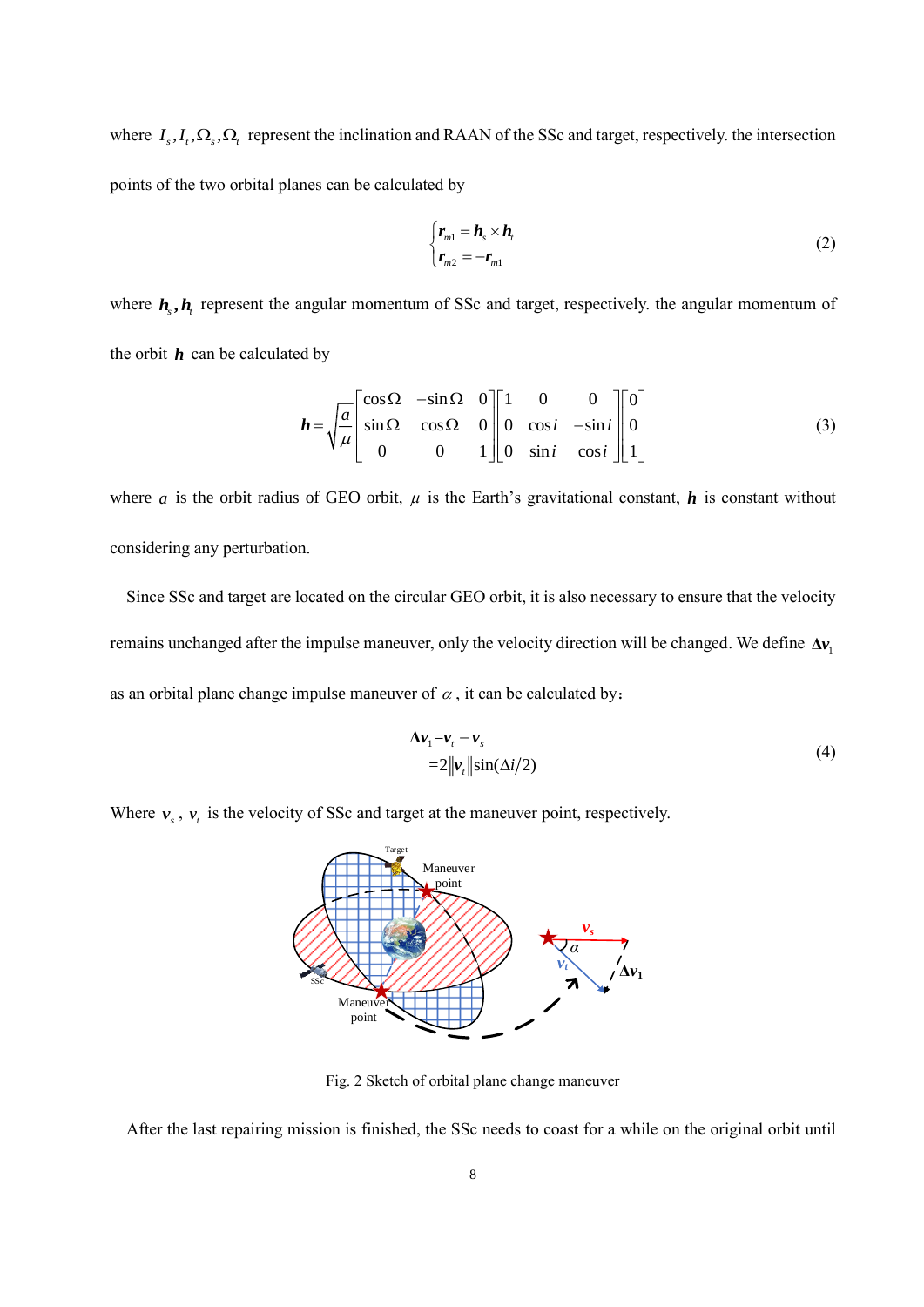it reaches the nearest plane change maneuver point for the next target. Given a SSc initial state of  $\{{\bm r}_s^0,{\bm v}_s^0\}$ , the coast time before planar change maneuver can be calculated by

$$
t_{\text{coast}} = \begin{cases} \arccos\left(\frac{\boldsymbol{r}_{m1} \cdot \boldsymbol{r}_s^0}{\|\boldsymbol{r}_{m1}\| \|\boldsymbol{r}_0\|}\right) T_{\text{GEO}} \Big/ 2\pi, & (\boldsymbol{r}_s^0 \times \boldsymbol{r}_{m1}) \cdot \boldsymbol{h}_s > 0 \\ \pi - \arccos\left(\frac{\boldsymbol{r}_{m1} \cdot \boldsymbol{r}_s^0}{\|\boldsymbol{r}_{m1}\| \|\boldsymbol{r}_s^0\|}\right) T_{\text{GEO}} \Big/ 2\pi, & (\boldsymbol{r}_s^0 \times \boldsymbol{r}_{m1}) \cdot \boldsymbol{h}_s < 0 \end{cases} \tag{5}
$$

where  $T_{GEO}$  is the GEO orbital period.

#### **2.2.2 Phasing maneuver**

After the plane change maneuver, the SSc and the target will run in the same circular GEO orbit, so they have a fixed phase difference. We define the phasing angle between the SSc and target as

$$
\theta = \begin{cases} \left| (\Omega_s + \omega_s) - (\Omega_t + \omega_t) \right|, \left| (\Omega_s + \omega_s) - (\Omega_t + \omega_t) \right| \le \pi \\ 2\pi - \left| (\Omega_s + \omega_s) - (\Omega_t + \omega_t) \right|, \left| (\Omega_s + \omega_s) - (\Omega_t + \omega_t) \right| > \pi \end{cases} \tag{6}
$$

where  $\omega_s$  and  $\omega_t$  denote the true anomaly at the same time of SSc and target, respectively. As shown in Fig. 3, SSc needs to perform an impulse maneuver and then enter the phasing orbit. The phasing orbit is tangent to the original orbit at the maneuver point. After the SSc runs a certain number of turns in the phasing orbit, it returns to the maneuver point. It should be ensured that the target also runs exactly to the tangent point, then the SSc performs an impulse maneuver to meet the target. We know that the SSc can only meet the target at a specific time within one orbital period. So, the phasing time is

$$
t_{phase} = \frac{2\pi k_{GEO} + \theta}{2\pi} T_{GEO} \tag{7}
$$

where  $k_{GEO}$  is target's number of revolutions in phasing maneuver,  $T_{GEO}$  is the GEO orbital period. The semimajor axis of the phasing orbit can be calculated by

$$
a_{\text{phase}} = r_{\text{GEO}} \left( \frac{2\pi k_{\text{GEO}} + \theta}{2\pi k_{\text{phase}}} \right)^{2/3} \tag{8}
$$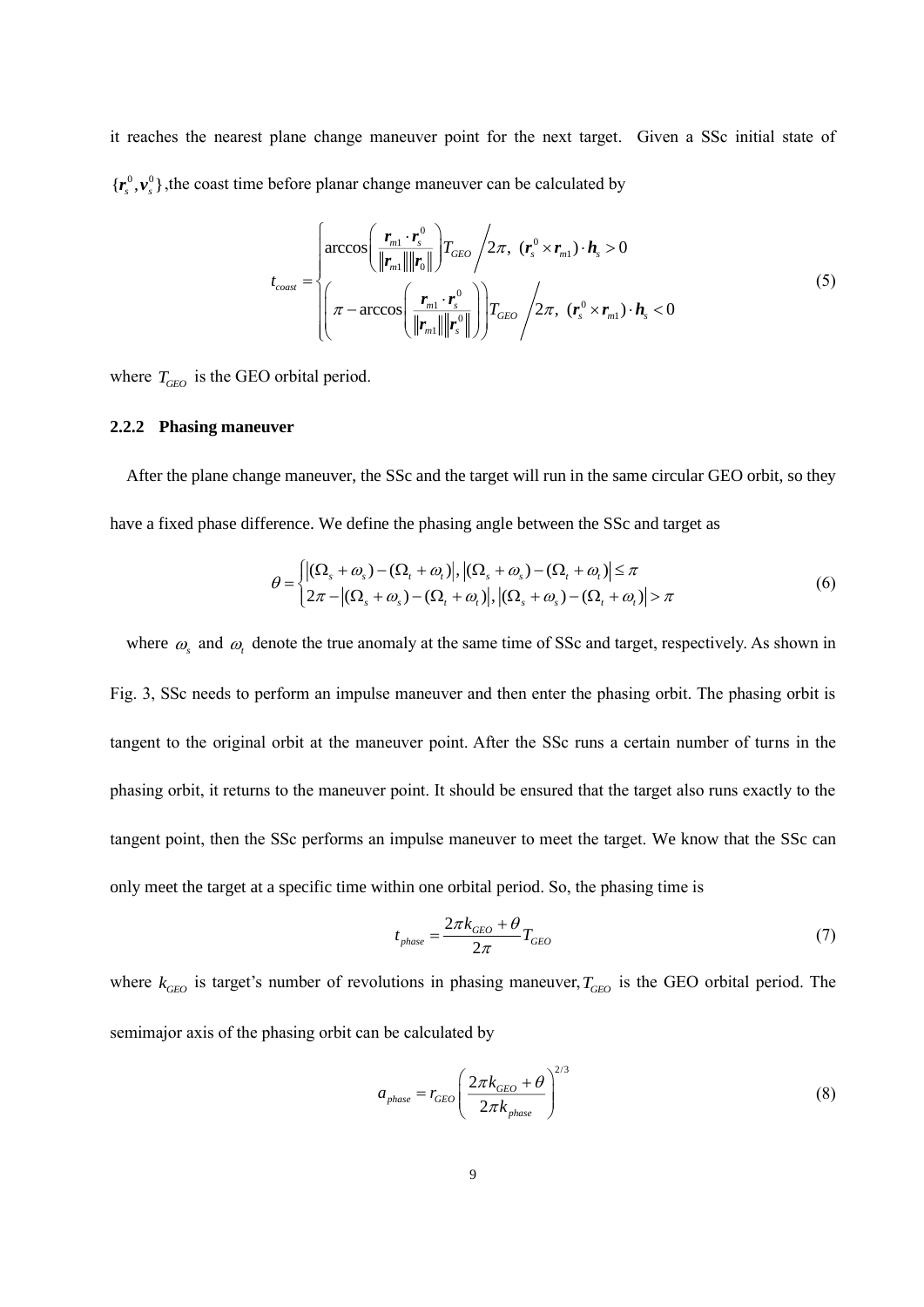where  $r_{GEO}$  is the orbit radius of GEO satellite,  $k_{phase}$  denotes target's number of revolutions in phasing maneuver. Then the  $\Delta v$  for phasing maneuver can be calculated by

$$
\Delta v_{phase} = 2\sqrt{\mu} \left| \sqrt{\frac{2}{r_{GEO}} - \frac{1}{a_{phase}}} - \sqrt{\frac{1}{r_{GEO}}} \right| \tag{9}
$$

Inspection of Eq.(8) and Eq.(9) reveals that when  $k_{GEO}$  is determined,  $k_{phase} = k_{GEO}$  must be satisfied in order to have the minimum  $\Delta v_{phase}$  cost.

Also, we can know that these two impulse maneuvers ( $\Delta v_2$  and  $\Delta v_3$ ) for phasing maneuver is in line with the target velocity direction at the maneuver point. Based on Fig. 3, we could know that

$$
\begin{cases}\n\Delta \mathbf{v}_2 = -\frac{1}{2} \Delta \mathbf{v}_{phase} \operatorname{sgn}(\theta) \frac{\mathbf{v}_m}{\|\mathbf{v}_m\|} \\
\Delta \mathbf{v}_3 = -\Delta \mathbf{v}_2\n\end{cases}
$$
\n(10)

where  $v_m$  is the target velocity at the maneuver point, it can be calculated by the orbital elements of the target.



Fig. 3 Sketch of the phasing maneuver

#### **2.2.3 Mixture of planar change and phasing maneuver**

Each SSc and target will keep a constant phase difference because they run in the circular GEO orbit. So, the SSc can perform the phasing maneuver at any time, hence we can set the phasing maneuver point at the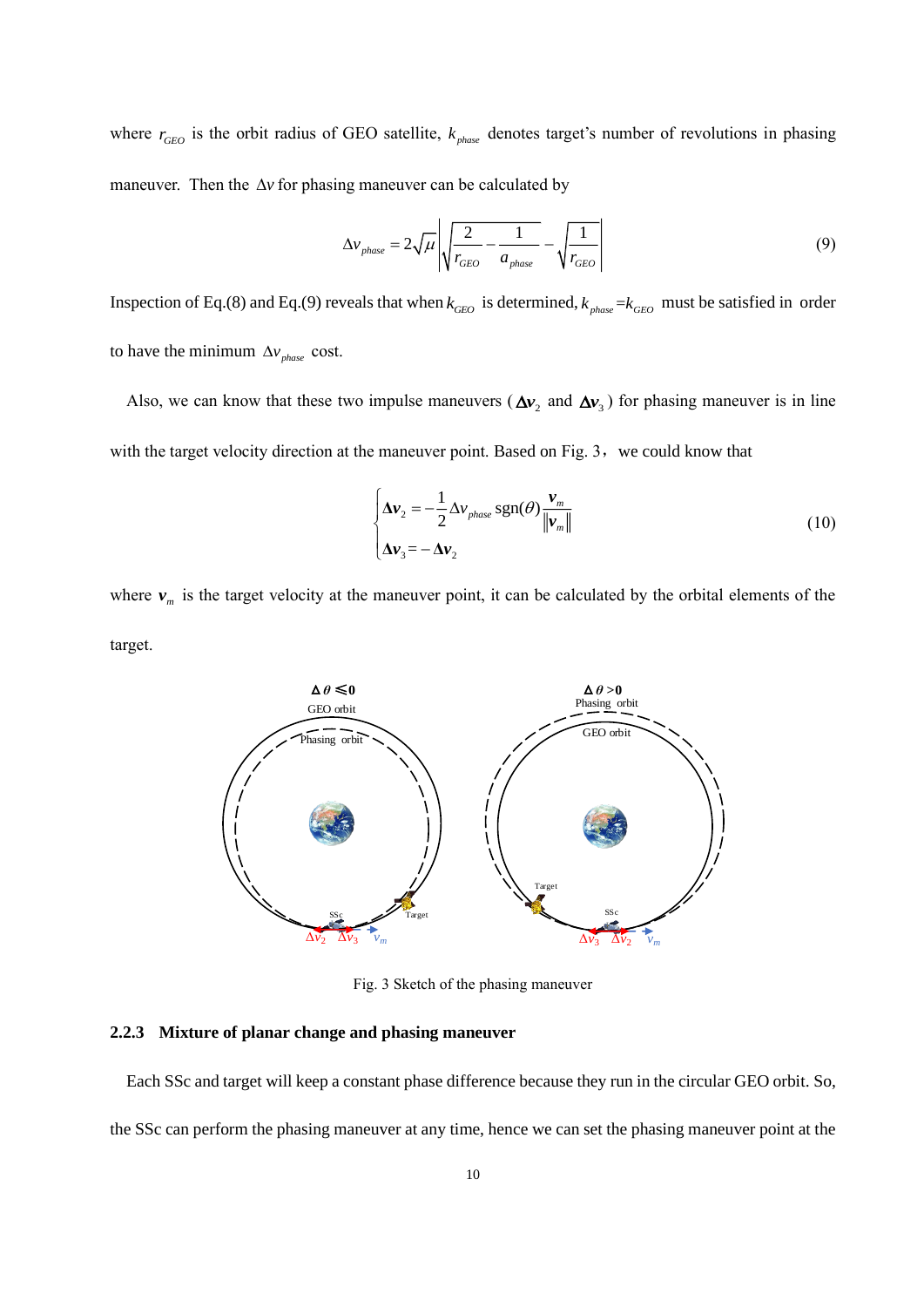plane change point. As shown in Fig. 4, the plane change maneuver impulse  $\Delta v_1$  and the first phasing maneuver impulse  $\Delta v_2$  can be combined into one impulse maneuver. Based on that, the total  $\Delta v$  cost for one orbital rendezvous can be expressed as

$$
\Delta v = \|\Delta v_1 + \Delta v_2\| + \|\Delta v_3\|
$$
  
= $\sqrt{\|\Delta v_1\|^2 + \|\Delta v_2\|^2 + 2\|\Delta v_1\| \|\Delta v_2\|\cos \alpha} + \|\Delta v_2\|$  (11)

 $\alpha$  denotes the angle between  $\Delta v_1$  and  $\Delta v_2$ . It is obvious that after the combination of the two strategies, there will be less  $\Delta v$  cost than three impulse maneuver methods. Given a certain phasing revolution number  $k_{\scriptscriptstyle GEO}^{\scriptscriptstyle -}$  ,the total time of rendezvous maneuver can be calculated by

$$
t_r = t_{const} + t_{phase}
$$
\n
$$
\Delta v_3
$$
\n
$$
\Delta v_2
$$
\n
$$
\Delta v_3
$$
\n
$$
\Delta v_2
$$
\n(12)



Fig. 4 Sketch of mixture of the two maneuver strategies

#### **2.3 Mathematical model for the mission planning problem**

 $\Delta$ *v*<sub>1</sub>

In general, the mission planning problem is formulated as a combinatorial-continuous problem when selecting the servicing route and the orbital rendezvous time of every SSc as the decision variable. Based on the orbital rendezvous described in Section 2.2, the rendezvous time can be determined by the number of revolutions of phasing maneuver for every rendezvous, which is an integer variable. By selecting the integer variable as the decision variable, the problem can be transformed to an integer programming problem. Therefore, the many-to-many on-orbit repairing mission planning model can be established based on the modeling method of widely studied VRPTW[19] problem. As shown in Fig. 1 (a), all SSc and targets can be defined on a fully directed graph  $G = (N, A)$ , where N is a set of nodes comprises a subset  $N<sub>s</sub>$  of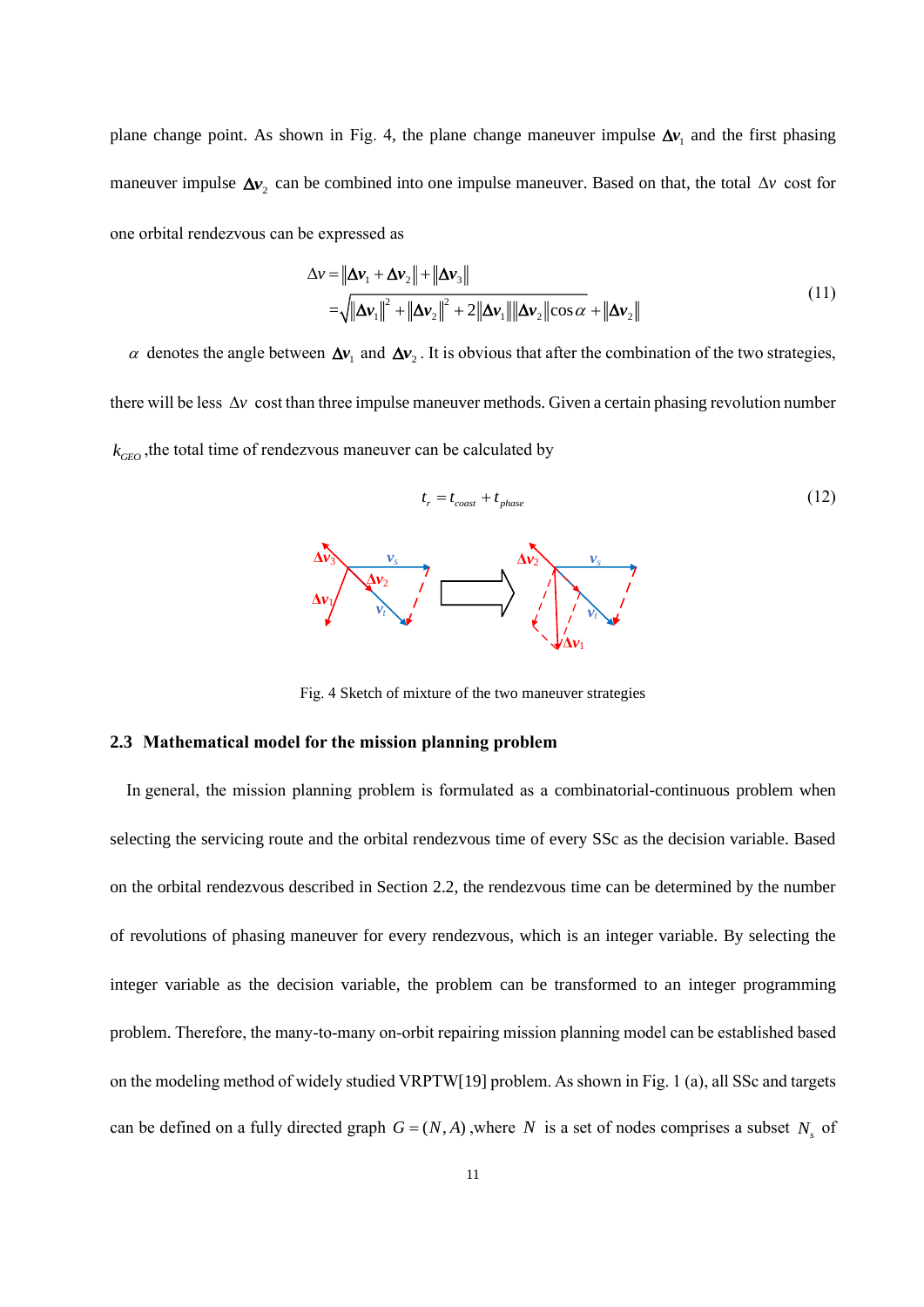*m* SSc initial nodes, a subset  $N_t$  of *n* target nodes and a virtual endpoint *e*. Setting a virtual endpoint can help us easily model and construct constraints. *A* is the set of edges connected by any two nodes in *<sup>N</sup>* .

A fleet of SSc will be represented by *V* consists of several identical SSc with a total maximum velocity increment. Each SSc starts from its corresponding initial node, reaches the target node, and finally reaches the virtual endpoint after completing the on-orbit repairing mission. Define a decision variable  $x_{ijk}$  to describe whether each SSC passes through an edge in edge set *A*,  $x_{ijk} = 1$  means that the edge  $(i, j)$  is traversed from node *i* to *j* by the SSc *k*. the SSc cannot perform an orbital maneuver between two SSc initial nodes because that is meaningless. Each SSc initial node can only send one SSc, which has the same number as the initial node. All SSc should arrive at the virtual endpoint *e* after completing the on-orbit repairing mission. The transfer cost between nodes is related to orbital maneuver time and orbital position. The orbital parameters of each node are fixed, so the orbital maneuver time between nodes will be taken as the decision variable. In this paper, based on the orbital rendezvous strategy described in Section 2.2, it will be replaced by the target's number of revolutions in phasing maneuver. Each target node should be visited and repaired exactly once by a single SSc within the mission deadline. The objective is to determine the optimal repairing sequence and orbital maneuver time of each SSc while minimizing the total  $\Delta v$  cost of all SSc.

The remaining parameters which will be used in the mission planning model are defined in Table 1.

| Parameter                    | <b>Definition</b>                                                                   |
|------------------------------|-------------------------------------------------------------------------------------|
|                              | Arrival time of k-th SSc to target node i, $i \in N$ ,                              |
| $S_{ik}$                     | $k \in V$                                                                           |
| $t_r^{ij}$                   | Orbital maneuver time between node $i$ and $j$ ,<br>$i, j \in N$                    |
| $c_{ij}$                     | $\Delta v$ cost from node <i>i</i> to <i>j</i> , <i>i</i> , <i>j</i> $\in$ <i>N</i> |
| $t_{di}$                     | On-orbit repairing time of target i, $i \in N$                                      |
| $T_{\scriptscriptstyle end}$ | Mission deadline time                                                               |
| $\Delta v_m$                 | Maximum velocity increment of every SSc                                             |

Table 1 Partial parameters used in mission planning models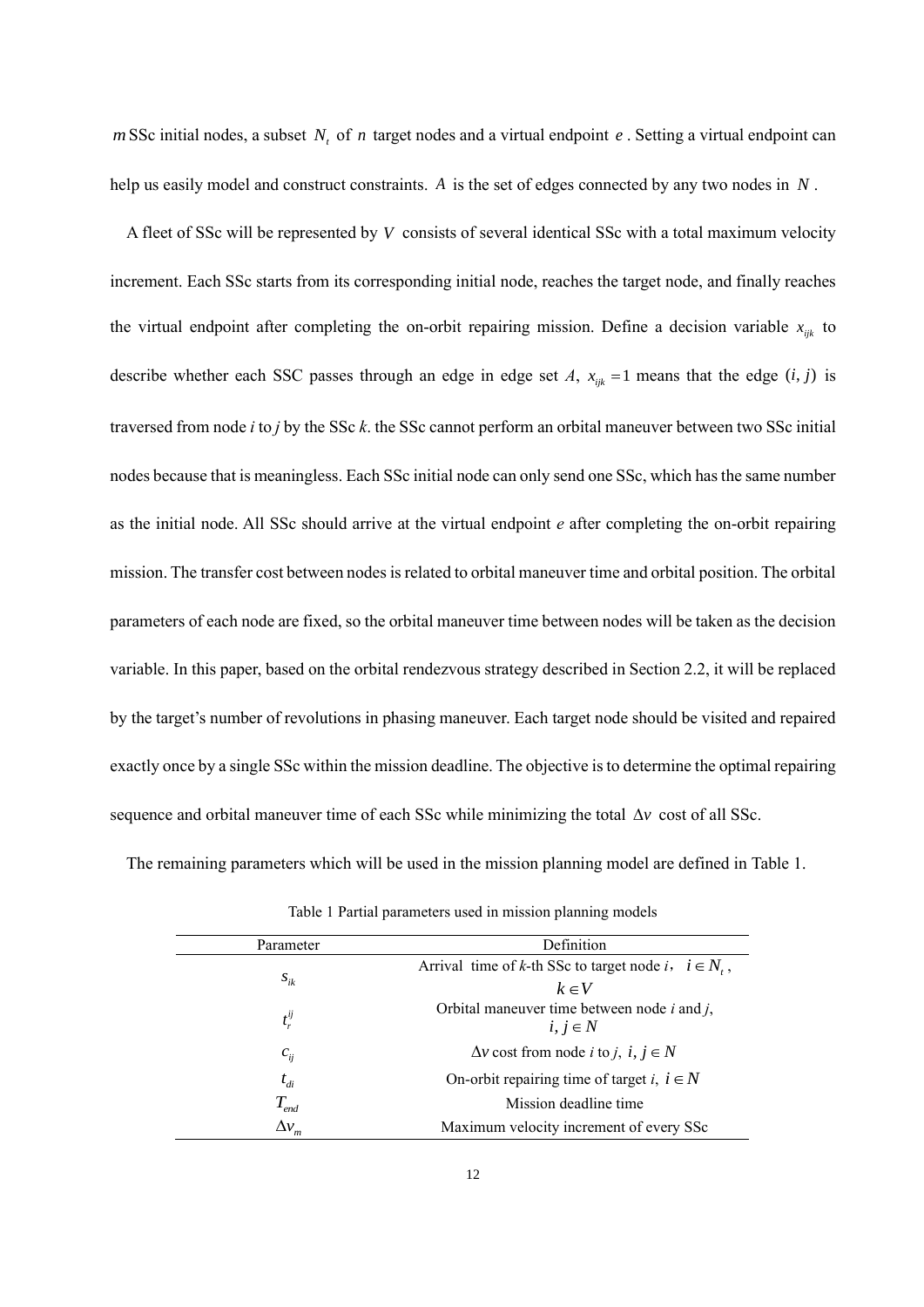|                                                       | Number of revolutions in phasing maneuver |
|-------------------------------------------------------|-------------------------------------------|
| $E_i = \{a_i, e_i, i_i, \Omega_i, \eta_i, \omega_i\}$ | Orbital elements of node <i>i</i>         |

Based on the definition, the mission planning model can be formulated as follows

- (1) Decision variables:  $x_{ijk}$ ,  $n_{ij}$ ,  $\forall i \in \mathbb{N}, j \in \mathbb{N}, k \in V$ .
- (2) Objective function:

 $\overline{a}$ 

$$
\min \sum_{k \in V} \sum_{i \in N} \sum_{j \in N} c_{ij} x_{ijk} \tag{13}
$$

(3) Constraints:

$$
\sum_{k \in V} \sum_{j \in N} x_{ijk} = 1, \forall i \in N_t
$$
\n(14)

$$
\sum_{i \in N} \sum_{j \in N_s} x_{ijk} = 0, \forall k \in V \tag{15}
$$

$$
\sum_{j \in N} x_{ijk} = 1, \forall k \in V, i \in N_s, k = i \tag{16}
$$

$$
\sum_{j \in N} x_{ijk} = 0, \forall k \in V, i \in N_s, k \neq i \tag{17}
$$

$$
\sum_{i \in N} x_{ihk} - \sum_{j \in N} x_{hjk} = 0, \forall k \in V, h \in N_t
$$
\n
$$
(18)
$$

$$
\sum_{i \in N} x_{i,e,k} = 1, \forall k \in V \tag{19}
$$

$$
c_{ie} = 0, \forall i \in N \tag{20}
$$

$$
s_{ik} + t_{di} + t_i^{ij} - M(1 - x_{ijk}) \le s_{jk}, \forall i \in N, j \in N, k \in V
$$
 (21)

$$
0 < s_{ik} + t_{di} \le T_{end}, \forall i \in N, k \in V \tag{22}
$$

$$
[t_{ij}, c_{ij}] = f_{OM}(E_i, E_j, s_{ik}, n_{ij}), \forall i \in N_s \cup N_t, j \in N_s \cup N_t
$$
 (23)

$$
\sum_{i,j\in N} c_{ij} x_{ijk} \le \Delta v_m, \forall k \in V
$$
\n(24)

$$
x_{ijk} \in \{0,1\}, \forall i \in N, j \in N, k \in V \tag{25}
$$

$$
1 \le n_{ij} < T_{end} \mid T_{GEO}, n_{ij} \in \mathbb{Z}, \forall i \in N, j \in N \tag{26}
$$

The objective function (13) is to minimize the total  $\Delta v$  cost of all SSc. Constraint (14) ensures that one target can be repaired only once by exactly one SSc. Constraint (15) ensures the SSc can only start from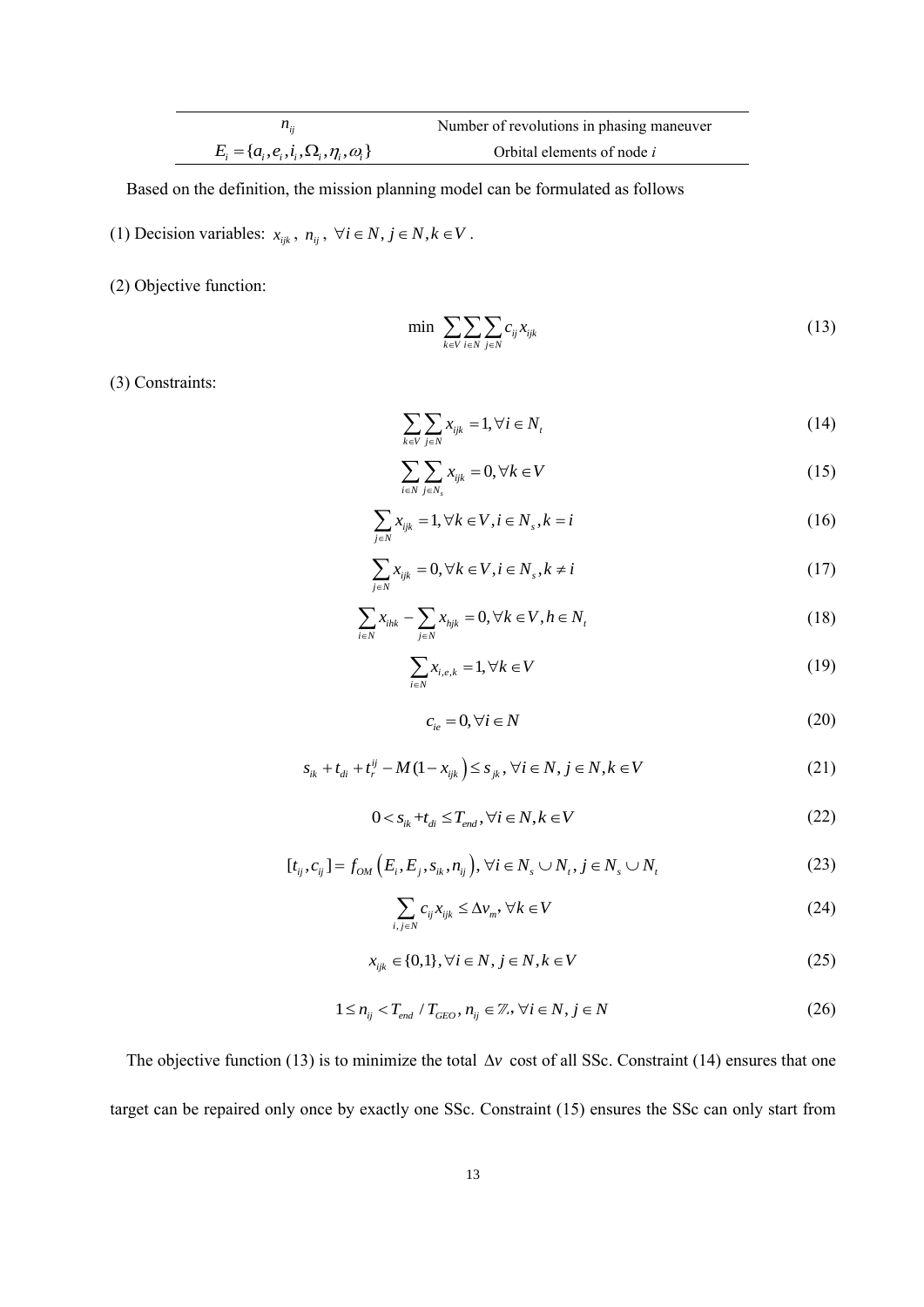the SSc initial nodes and cannot maneuver to any SSc initial nodes. Constraint (16) and (17) means that each SSc initial node can only send exactly one SSc with the same number as the initial node. Constraint (18) guarantees the continuity of each repairing route. Constraint (19) ensures that each SSc repairing route will terminate at the virtual endpoint. Constraint (20) indicates that the  $\Delta v$  cost of the edges connecting the endpoint are 0. Constraint (21) is a time constraint, it states that a SSc cannot arrive at node *j* before  $s_{ik} + t_{di} + t_{ij}$  if it travels from target *i* to *j*. Constraint (22) guarantees that every repair task will end before the mission deadline. Constraint  $(23)$  indicates that the orbital maneuver time and  $\Delta v$  cost of any edges in *A* except those connecting virtual endpoint will be calculated by the nonlinear function  $f_{OM}$ , while its calculation method is described in section 2.2 . The maximum velocity increment constraints of every SSc are given in (24). Finally, constraint (25) and (26) give the restriction on the decision variables.

# **3 Optimization method**

# **3.1 Design of adaptive genetic algorithm**

#### **3.1.1 Encoding mechanism**

In the genetic algorithm, the conversion method that converts the feasible solution of the problem from its solution space to the search space that the genetic algorithm can handle is called encoding[29-30]. The design of encoding rules plays a vital role in the solving efficiency of genetic algorithm. The sequence coding method is used in this paper for encoding the decision variable  $x_{ijk}$ . Assume there is an on-orbit repairing mission scenario consist of *<sup>m</sup>* targets and *<sup>n</sup>* SSc, to solve the mission planning by genetic algorithm, the chromosome length will first be fixed length to  $m + n - 1$ . Every chromosome will consist of a random sequence from 1 to  $m+n-1$ , so every gene in the chromosome cannot be repeated and it represents the on-orbit repairing route of all SSc. Those genes numbered 1 to *m* represent the corresponding target number. The genes numbered  $m+1$  to  $m+n-1$  are split genes, which divide the entire target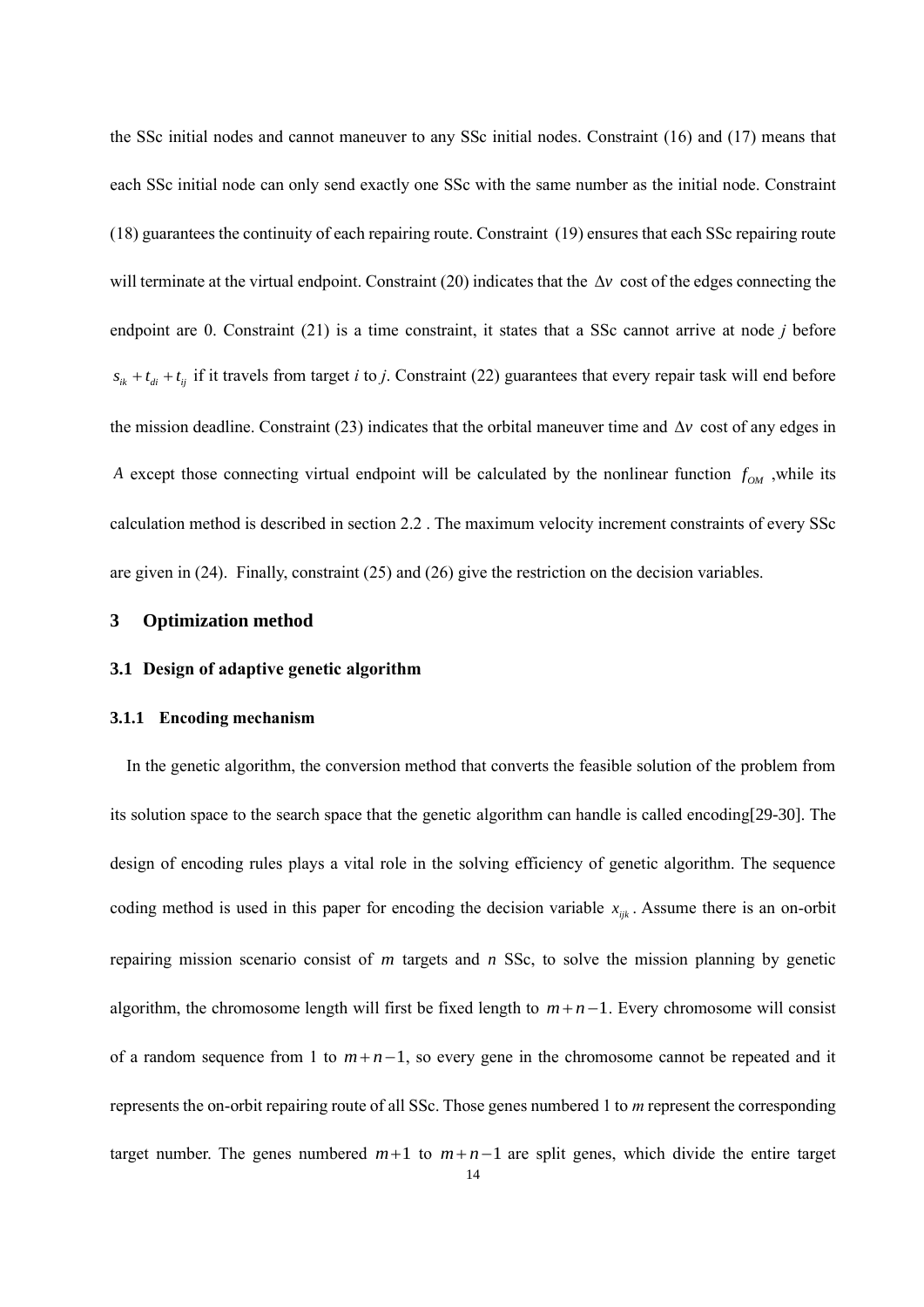sequence into *n* fragments, and the sequence of each fragment corresponds to the on-orbit repairing route of the corresponding SSc. Based on the encoding method, each chromosome will uniquely correspond to a feasible solution of  $x_{ijk}$ , but a feasible solution may correspond to multiple coding chromosomes. This encoding method can assure the feasible solution of  $x_{ijk}$  will always satisfy the route constraints (14)-(19).

Fig. 5 give a feasible example of the coding mechanism. This example consists of 3 SSc and 8 targets, the SSc initial node number is 1 to 3, the target node number is 4 to 11. So, a chromosome of length 10 will be obtained through the encoding mechanism. Since the coded chromosome does not obviously contain the SSc initial node number, the target number in the chromosome will start from 1 to 8 with two split genes numbered 9 and 10. The chromosome is divided into 3 parts by the split genes: **5-3-1**, **2-7-6**, **4-8**. It means that SSc1 will start from SSc initial node **1** and go to the target node **8**, **6**, **4** in order to perform an on-orbit repairing mission; SSc2 will start from SSc initial node **2** and go to the target node **5**, **10**, **9** successively; SSc3 will start from SSc initial node **3** and go to the target node **7**, **11** in order. After complete the mission, all SSc will go to the parking orbit.



Fig. 5 Examples of coding mechanism

#### **3.1.2 Fitness function**

The fitness function is used to measure the degree of conformity of the generated solution, including the objective function value and the satisfaction of constraints. As we mentioned before, the feasible solution of decision variable generated by the sequence coding method will always satisfy the route constraints (14)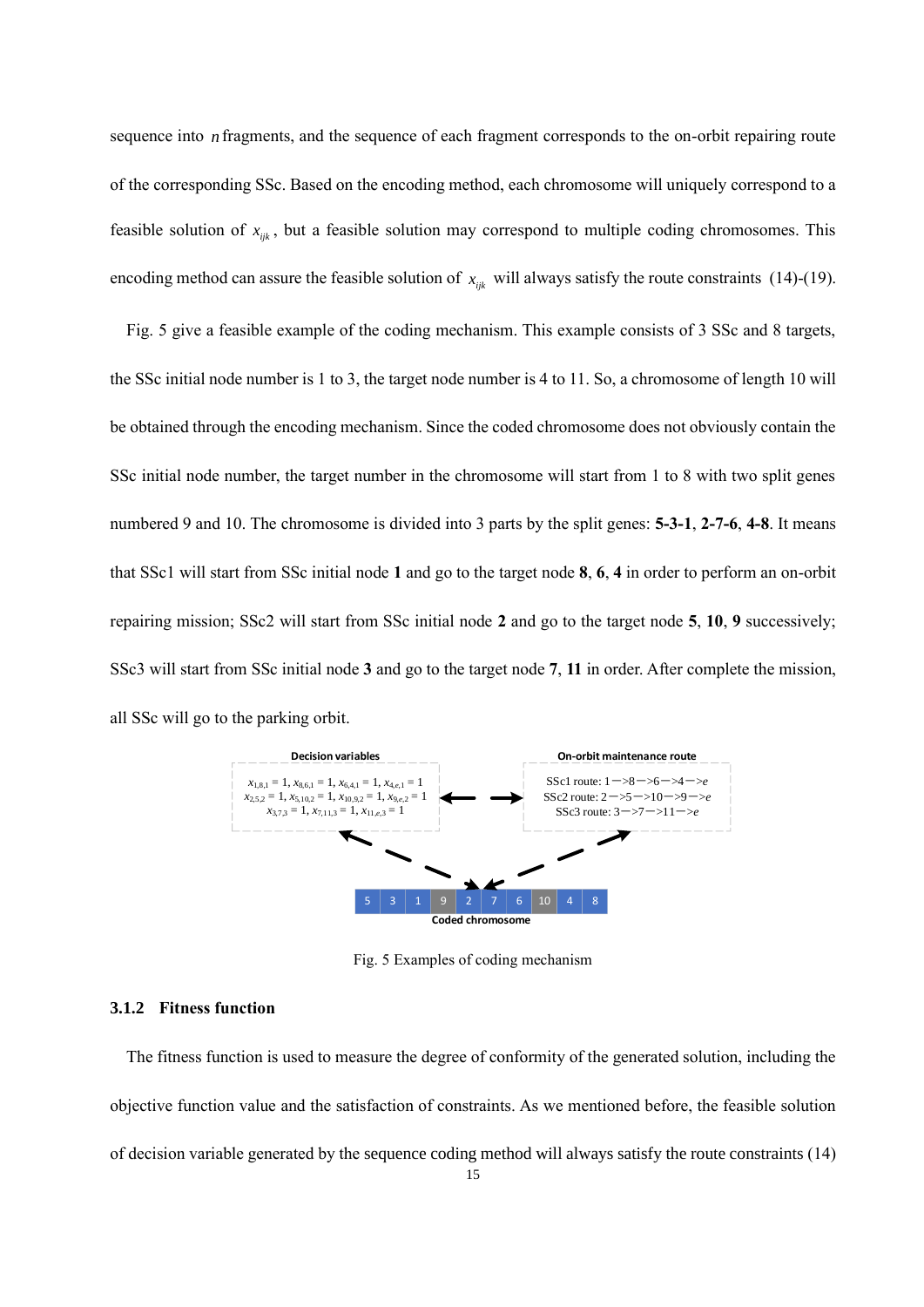$-(19)$  and value constraint  $(25)$ , Therefore, there is no need to measure those constraints in the fitness function. Constraint (20) is an invalid constraint in the process of generating a feasible solution. Only constraints (21)-(24) need to be measured by the fitness function. In this paper, the penalty function method is used to measure the satisfaction of constraints. Thus, the fitness function is given by

$$
F = \sum_{k \in V} \sum_{i \in N} \sum_{j \in N} c_{ij} x_{ijk} + \varphi p_1(s_{ik}) + \gamma p_2(x_{ijk}, c_{ij})
$$
\n(27)

The fitness function consists of three parts: the total  $\Delta v$  cost of all SSc, that is, Eq.(13); the penalty function of constraint (22) with a constant coefficient  $\varphi$ ; the penalty function of constraint (24) with a constant coefficient  $\gamma$ . Those two penalty functions  $p_1, p_2$  are defined as follows:

$$
p_1(s_{ik}) = \sum_{k \in V} \sum_{i \in N_i} \max \left\{ (s_{ik} + t_{di} - T_{end}), 0 \right\}
$$
 (28)

$$
p_2(x_{ijk}, n_{ij}) = \sum_{k \in V} \max \left\{ \left( \sum_{i \in N} \sum_{j \in N} c_{ij} x_{ijk} - \Delta v_m \right), 0 \right\}
$$
 (29)

Eq.(28) represents the sum of the duration of every mission completion time beyond the mission deadline. Eq. (29) represents the total  $\Delta v$  cost of each SSc that exceeds  $\Delta v_m$ . Before calculating the fitness function described in Eq. (27)-(29), intermediate variables  $s_{ik}$  and  $c_{ij}$  need to be calculated by Eq.(21), Eq.(23) and the feasible solution decoded from the chromosome. Notice that before calculating the intermediate variables, another decision variable  $n_{ij}$  also need to be given. The method of determine the decision variable  $n_{ij}$  will be described in the next section.

#### **3.1.3 Genetic operator**

#### (1) selection operator

Elite strategy is first used in the selection operator, which selects the chromosome with the highest fitness function to participate in the next genetic operator. Then, the roulette algorithm is used to select other chromosomes from the remaining population. In the roulette algorithm, the cumulative probability is used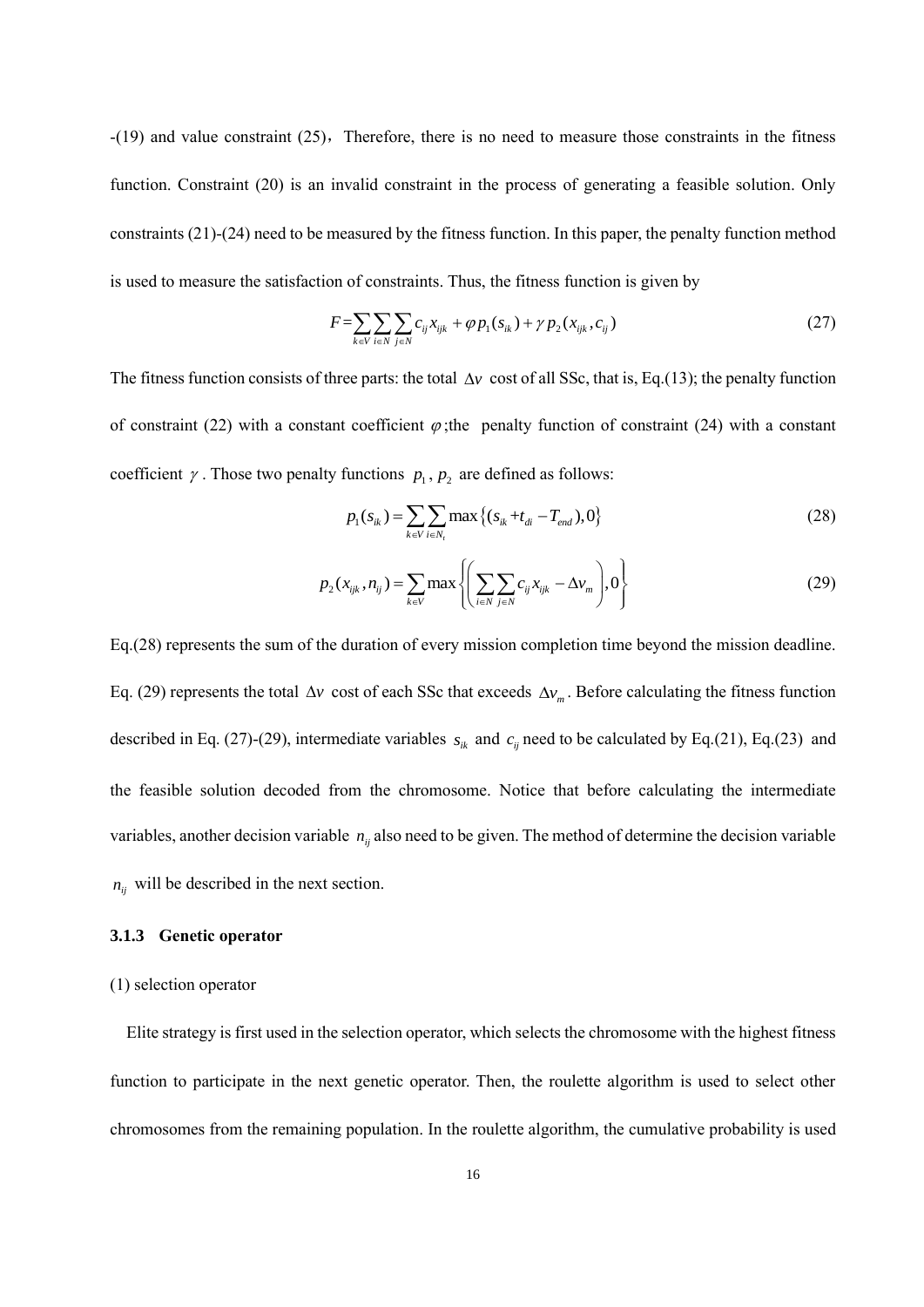to judge whether the chromosome is selected, which is given by

$$
F_i = \frac{F(i)}{\sum_{j=1}^{n} F(j)}, \quad i = 1, 2, \dots, n
$$
\n(30)

$$
Q_i = \sum_{j=1}^i P_i \tag{31}
$$

where  $P_i$  is the proportion of fitness value of *i*-th chromosome in the population, *n* is the number of chromosomes in the remain population.  $Q_i$  is the cumulative selected probability from the first chromosome to *i*-th chromosome. The *i*-th chromosome is selected for the next genetic operator when the generated random number  $r \in (0,1)$  satisfies  $Q_{i-1} < r < Q_i$ .

#### (2) crossover operator

In crossover operator, the adaptive crossover probability, which can enhance the iterative efficiency, is used to determine whether the selected two chromosomes perform the crossover operation:

$$
P_c = \begin{cases} P_{c1} - \frac{(P_{c1} - P_{c2})(F_i' - F_{avg})}{F_{max} - F_{avg}}, & F_i' \ge F_{avg} \\ P_{c1}, & F_i' < F_{avg} \end{cases} \tag{32}
$$

where  $F_i'$  is the larger fitness value of the selected two chromosomes;  $F_{\text{max}}$  and  $F_{\text{avg}}$  denote the maximum fitness value and average fitness value of the population, respectively;  $P_{c1}$  and  $P_{c2}$  is the upper and lower bound of  $P_c$ .

Partial-Mapped Crossover[31] is used in the crossover operator. The method exchanges the genes between the two randomly chosen positions in the two selected chromosomes. After that, same genes will be existed in one chromosome, which is not permitted based on the encoding method. Three steps are performed to eliminate this phenomenon: (1) For the exchanged two chromosomes, find the genes in the unexchanged part which hold the same value as the exchanged parts and extract them. (2) Match the genes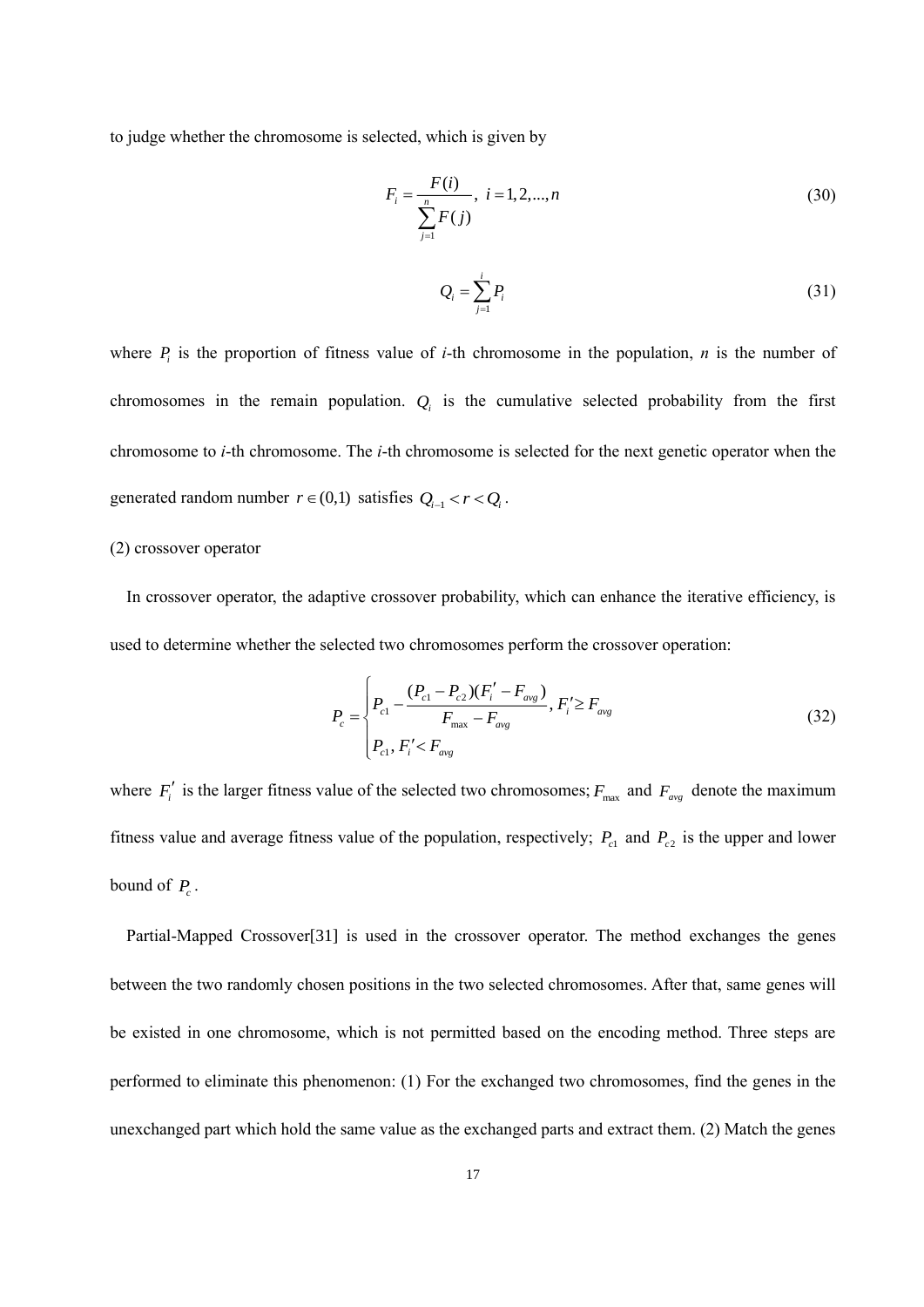extracted from different chromosome in turn. (3) Exchange the matched genes one by one and put them into the original location. The whole procedure is presented in Fig. 6.



Fig. 6 Crossover operation

#### (3) mutation operator

Adaptive mutation probability  $P_m$  is used to determine whether the selected chromosome is mutated or not. The adaptability of mutation probability can prevent falling into local optima[22]. *<sup>P</sup><sup>m</sup>* is given by

$$
P_m = \begin{cases} P_{m1} - \frac{(P_{m1} - P_{m2})(F_{\text{max}} - F_i)}{F_{\text{max}} - F_{\text{avg}}}, & F_i \ge F_{\text{avg}} \\ P_{m1}, & F_i < F_{\text{avg}} \end{cases} \tag{33}
$$

where  $P_{m1}$ ,  $P_{m2}$  is the upper bound and lower bound of  $P_m$ .

As shown in Fig. 7, for the mutated chromosome, two gene sites are randomly selected and their genes are exchanged.



Fig. 7 Mutation operation

# **3.2** Heuristics for determining the decision variable  $n_{ij}$

As we can know from Section 2.2, if the repair route of the SSc is determined, the  $\Delta v$  cost for planar change is constant, but the  $\Delta v$  cost for phasing maneuver is time dependent and is also determined by  $n_{ij}$ in this paper. The orbit information of every target is known and it does not change during the mission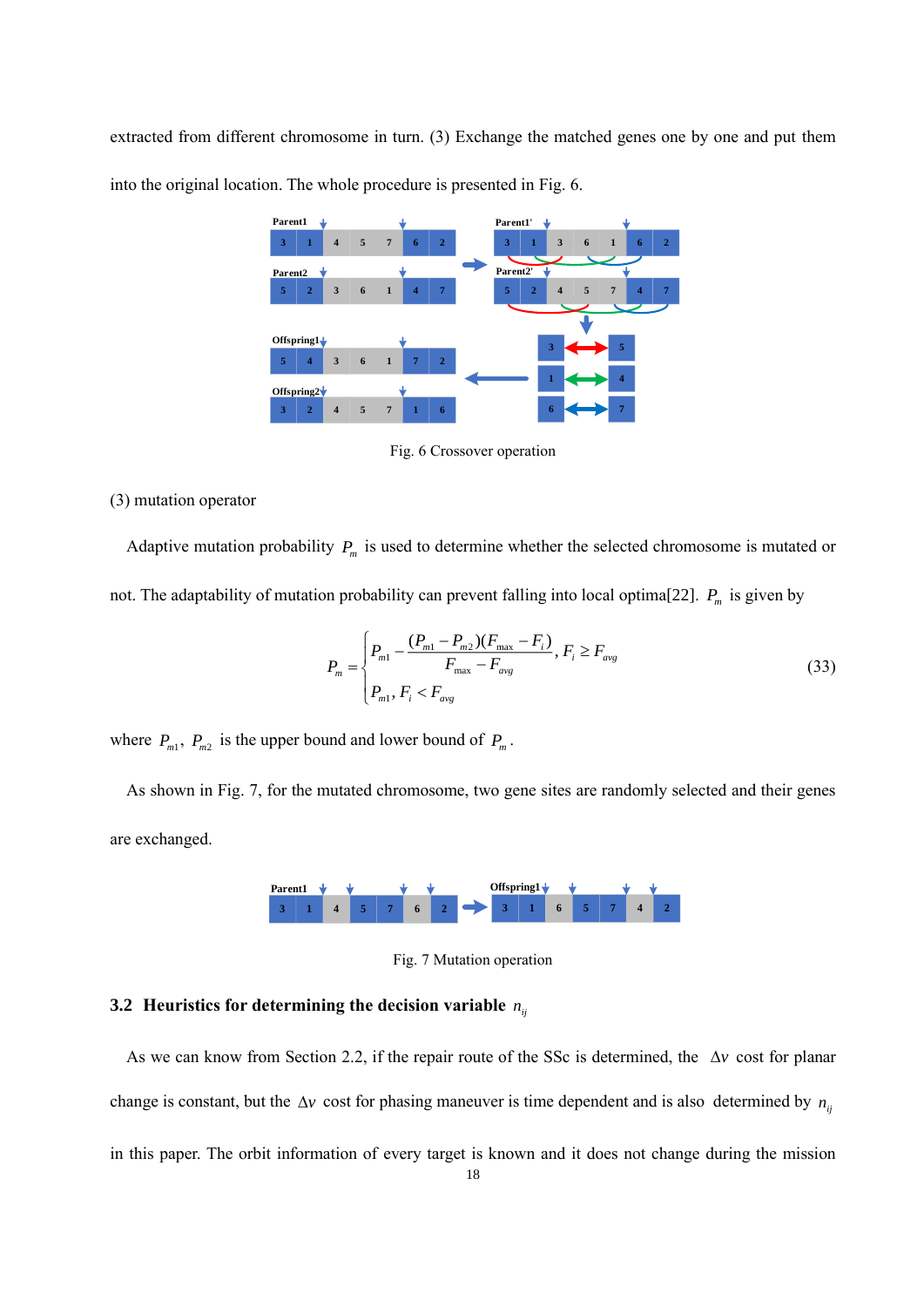period. So, the *k*-th SSc's every maneuver point for orbital maneuver is fixed in space. Since the required repair time  $t_{di}$  for every target is also fixed, the SSc's every coast time for planar change can be can be calculated by Eq.(5). Therefore, the total phasing maneuver time for k -th SSc  $T^k_{phase}$  is given by

$$
T_{phase}^k = \sum t_{phase}^{ij} = T_{end} - \sum t_{dj} - \sum t_{cosst}^{ij}
$$
 (34)

where *i*, *j* satisfies  $\forall i, j \in N$ ,  $x_{ijk} = 1$ .  $t_{phase}^{ij}$  and  $t_{coast}^{ij}$  denote the phasing maneuver time and the coast time before orbital plane change maneuver from target *i* to *j* .

Once the upper-level algorithm determines the repair route, the determination of  $n_{ij}$  for the  $k$ -th SSc can be formulated as a nonlinear integer programming problem.

- (1) Decision variables:  $n_{ij}$ ,  $\forall i, j \in N$ ,  $x_{ijk} = 1$ .
- (2) Objective function:

$$
\min: 2\sqrt{\mu} \sum_{\substack{i \in N, j \in N, \\ x_{ijk} = 1}} \left| \sqrt{\frac{2}{r_{GEO}} - \frac{1}{r_{GEO}\left[1 + (\theta_{ij} / 2\pi n_{ij})\right]^{2/3}}} - \sqrt{\frac{1}{r_{GEO}}}\right| \tag{35}
$$

(3) Constraints

$$
\sum_{\substack{i \in N, j \in N, \\ x_{ijk} = 1}} \left[ T_{GEO} \left( n_{ij} + \frac{\theta_{ij}}{2\pi} \right) \right] \le T_{phase}^k \tag{36}
$$

$$
1 \le n_{ij} < T_{phase}^k \, / \, T_{GEO}, \, n_{ij} \in \mathbb{N}, \, \forall i \in N, \, j \in N, \, x_{ijk} = 1 \tag{37}
$$

The objective function (35) minimizes the total phasing maneuver  $\Delta v$  cost of  $k$ -th SSc, which is obtained by substituting (8) into (9). Constraints (36) is the mission deadline constraint, it is a variant of (22). Constraints (37) is the value constraints of  $n_{ij}$ . Solving this NLIP problem can be complicated and time consuming. In this paper, a simple and effective heuristic algorithm is proposed to quickly give a near optimal solution. The pseudocode for the heuristic is shown in Algorithm1. The main idea of the algorithm is to first divide the total phasing maneuver time  $T^k_{phase}$  equally according to the orbital period  $T_{GEO}$  into  $m$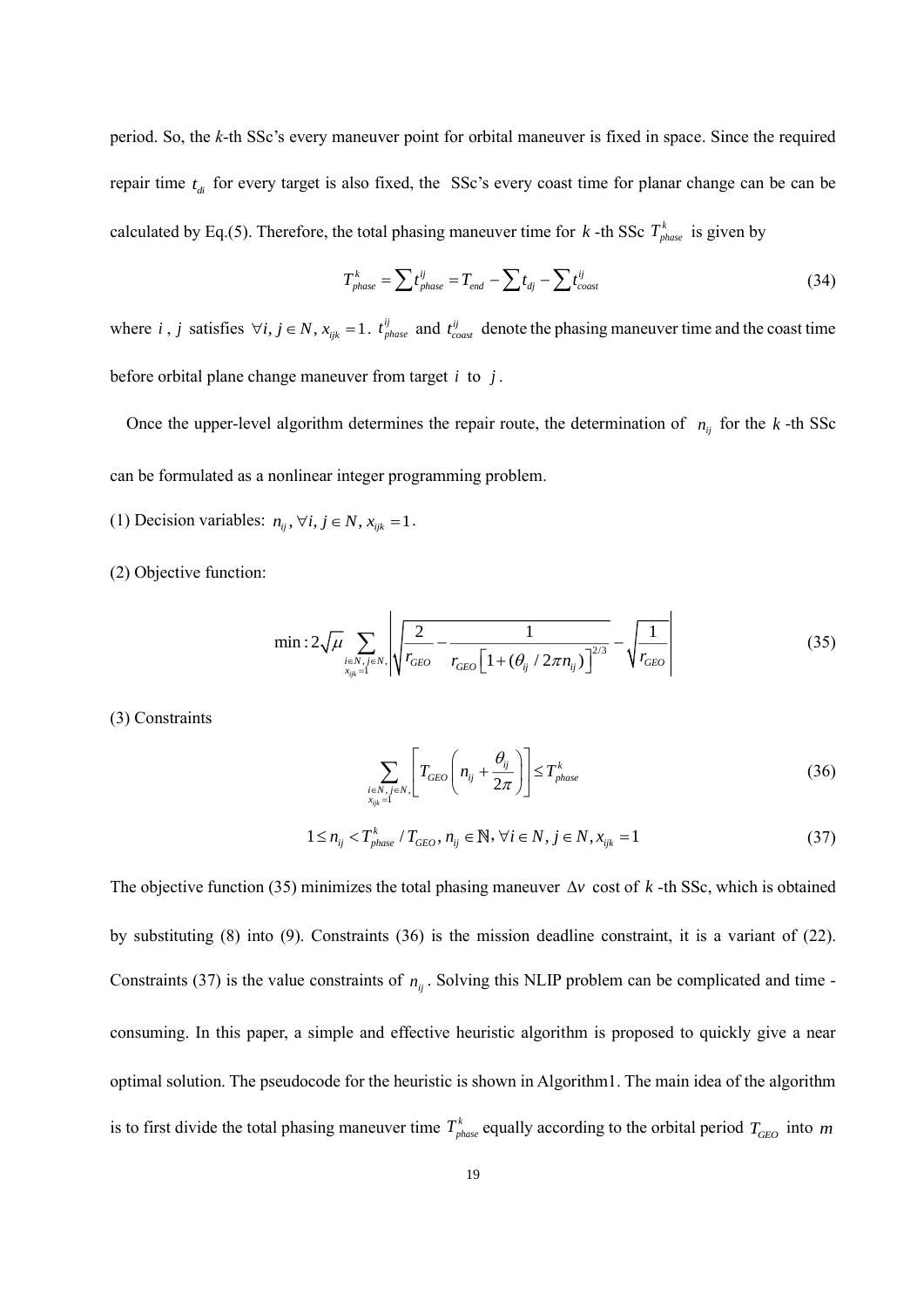pieces, then distribute those time pieces evenly to each phasing maneuver procedure, and finally allocate

the extra time to the phasing maneuver procedure with a largest phase angle difference.

|                | <b>Algorithm1:</b> Heuristics for determining $n_{ii}$                                      |
|----------------|---------------------------------------------------------------------------------------------|
| $\mathbf{1}$   | <b>input</b> k -th SSc repairing target sequence set: $L_k$ , phasing angle set: $\Theta_k$ |
| 2              | initialize decision variable $n_{ii}$ of SSc set: $N_i$                                     |
| 3              | calculate $T_{phase}^k$ by Eq.(34)                                                          |
| $\overline{4}$ | $m = floor\left(T^k_{phase}/T_{GEO}\right)$                                                 |
| 5              | for $n_{ii}$ in $N_i$                                                                       |
| 6              | $n_{ii} = \max\{floor(m / size(L_k)), 1\}$                                                  |
| 7              | end for                                                                                     |
| 8              | calculate SSc's mission end time $t_{end}^k$ based $L_k$ , $N_l$ by Section 2.2             |
| 9              | if $t_{end}^k < T_{end}$                                                                    |
| 10             | $m_r = floor((T_{end} - t_{end}^k)/T_{GEO})$                                                |
| 11             | find target a and b in $L_k$ which have a minimum $\theta_{ab}$ in $\Theta_k$               |
| 12             | $n_{ab} = n_{ab} + m_r$                                                                     |
| 13             | end if                                                                                      |
| 14             | return $N_i$                                                                                |

# **3.3 Design of large neighborhood search method**

#### **3.3.1 LNS framework**

The large neighborhood search (LNS) was first proposed by Shaw[25], its main idea is to find a better solution in the search space by iteratively destroying and repairing the feasible solutions. In LNS algorithm, the neighborhood is implicitly defined by the *destroy* and *repair* method[25]. The pseudocode for the LNS algorithm is shown in Algorithm2. There are three variables in the pseudocode. The variable  $x^b$  is the best solution of the current iteration, x is the feasible solution and  $x<sup>t</sup>$  is the temporary feasible solution that could be accepted or discarded based on the acceptance rule. Function *destroy*() is used to destruct the feasible solution and return an infeasible solution  $x^d$ . Function *repair*( $\cdot$ ) is the repair method that rebuild the destroyed solution, it usually returns a feasible solution built from  $x<sup>d</sup>$ . More details about the destroy and repair method is proposed in Section 3.3.2. and Section 3.3.3, respectively.  $c(x)$  denotes the objective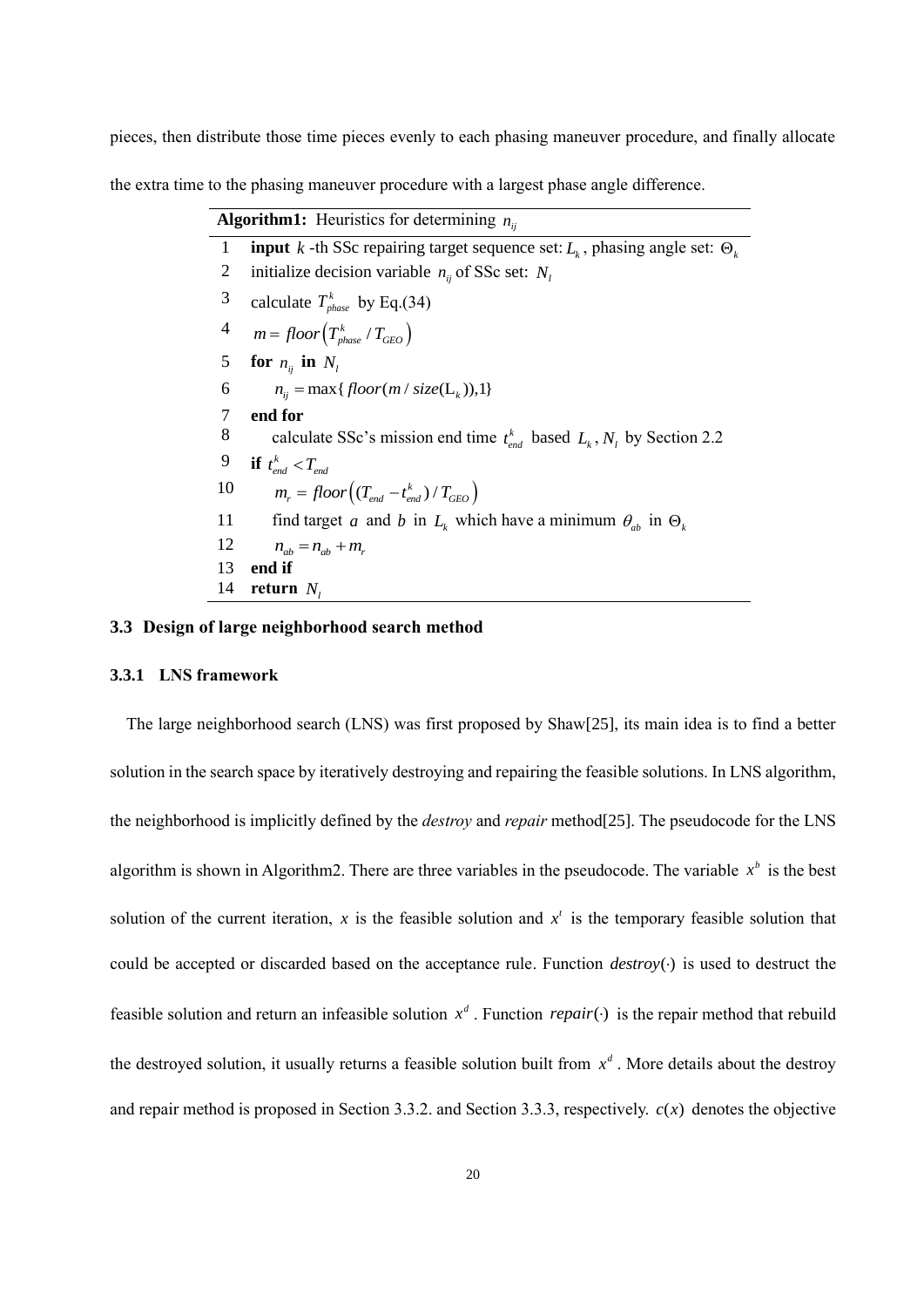function value of solution x. The acceptance criteria  $accept(x^t, x)$  usually have many forms such as simulated annealing, hill-climber, threshold accepting, record-to-record travel. In this paper, the hillclimber method will be selected as the acceptance criteria, which only accept an improving solution. The hill-climber is also used in Shaw's original LNS paper.

|    | <b>Algorithm2: Large Neighborhood Search</b> |
|----|----------------------------------------------|
| 1  | <b>input</b> a feasible solution $x$         |
| 2  | $x^b = x$ :                                  |
| 3  | repeat                                       |
| 4  | $x' = repair(destrov(x))$ ;                  |
| 5  | if $accept(x^t, x)$ then                     |
| 6  | $x = x^t$ :                                  |
| 7  | end if                                       |
| 8  | if $c(x^t) < c(x^b)$ then                    |
| 9  | $x^b = x^t$ :                                |
| 10 | end if                                       |
| 11 | until stop criterion is met                  |
| 12 | return $x^b$                                 |

#### **3.3.2 Destroy method**

The destroy method is used to remove a fixed number target from the feasible routes. We sequentially remove the targets which are similar to each other. The general idea is to delete some similar targets, because it can make similar targets mixed together, to create a new and perhaps better solution. Suppose the removed targets are very different from each other. In that case, we will not get a better feasible solution when reinserting the targets, because those removed targets can only be inserted into their original positions or some wrong positions. A relatedness measure  $R(i, j)$  is defined to evaluate the similarity of two targets *i* and *j*. The lower  $R(i, j)$  is, the less related are the two targets.  $R(i, j)$  is given by

$$
R(i, j) = 1 / (C'_{ij} + V_{ij})
$$
\n(38)

where  $V_{ij}$  is a parameter that evaluates whether target *i* and *j* are repaired by the same SSc,  $V_{ij}$  is given by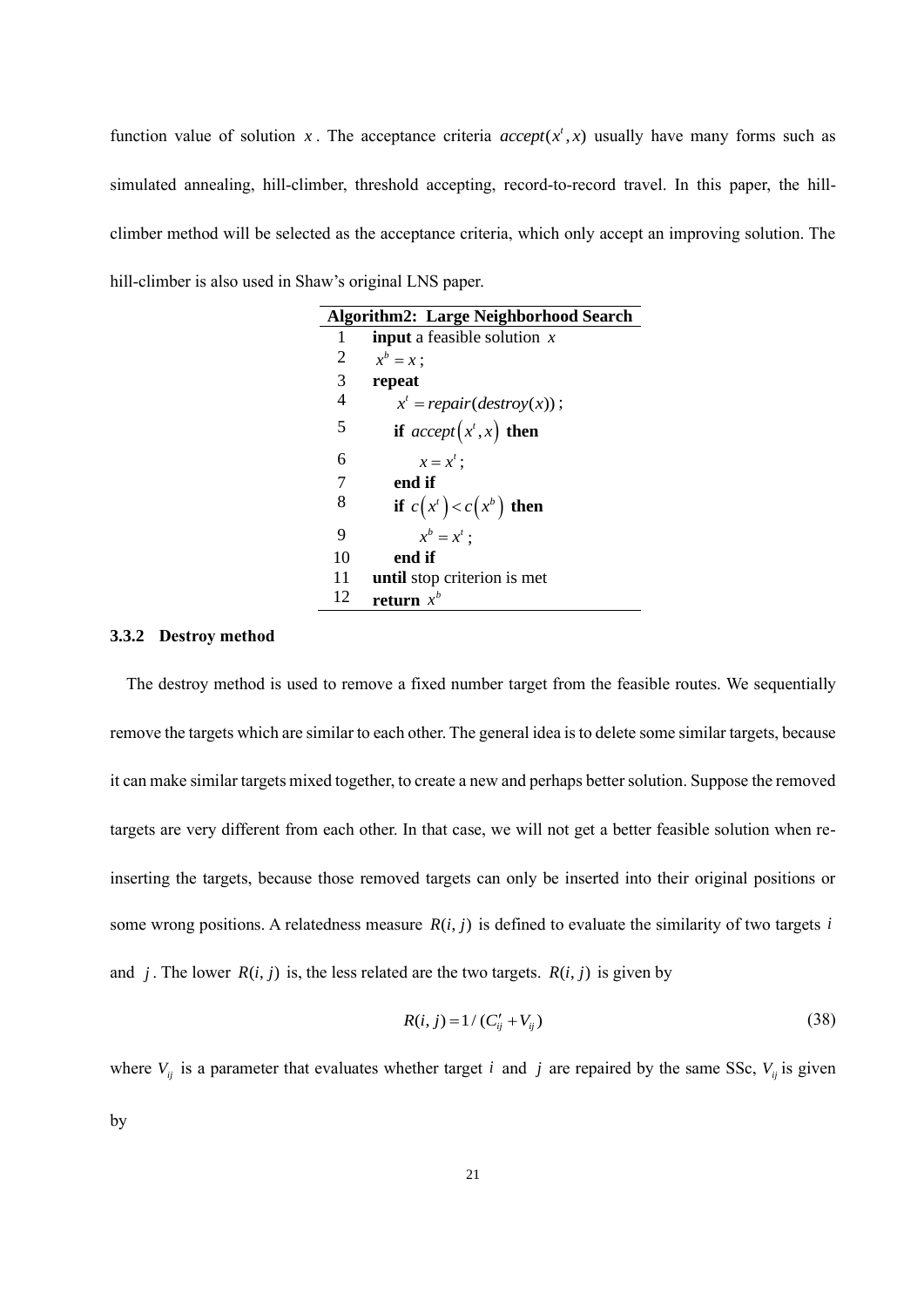$$
V_{ij} = \begin{cases} 0, \sum_{k \in V} x_{ijk} = 1\\ 1, \sum_{k \in V} x_{ijk} = 0 \end{cases}
$$
 (39)

 $C'_{ij}$  is a normalized parameter that approximately evaluates the cost of getting to target *j* from *i*.  $C'_{ij}$  is defined as follows

$$
C'_{ij} = C_{ij} / \max\{C_{mn}\}, \forall m \in N_t, n \in N_t
$$
\n
$$
(40)
$$

In Shaw's[25] paper,  $C_{ij}$  denotes the distance between the two nodes for the classical VRP problem. It approximately represents the transfer cost of the vehicle between two nodes. In this paper, the distance between the two target satellites changes over time and the transfer cost is also time-dependent according to Section 2.2, so we use the orbital difference to approximately evaluate the transfer cost between the two targets.  $C_{ij}$  is given by

$$
C_{ij} = \beta \left| \alpha_{ij} \right| + (1 - \beta)\theta_{ij}, 0 < \beta < 1 \tag{41}
$$

where  $\alpha_{ij}$  is the dihedral angle between targets *i* and *j*,  $\theta_{ij}$  denotes the phase difference between the two targets.  $\beta$  is a determinism parameter used to adjust the weight of orbital plane difference and phase difference. Generally, the longer the mission period, the larger the parameter  $\beta$  set, because when the maneuver time increase the phasing maneuver  $\Delta v$  cost will be decreased, but the  $\Delta v$  cost of orbital plane change is time-independent.

The pseudocode for the remove procedure is shown in Algorithm3. The procedure initially chooses a random target to remove. Then it runs into an iteration loop for selecting the targets similar to the latest removal target to remove until the removed target number exceeds the maximum remove rate. Determinism parameter  $p \ge 1$  is used to add the randomness of the target removal process[24] (a lower value of p corresponds to more randomness) .

**Algorithm3: Remove Procedure**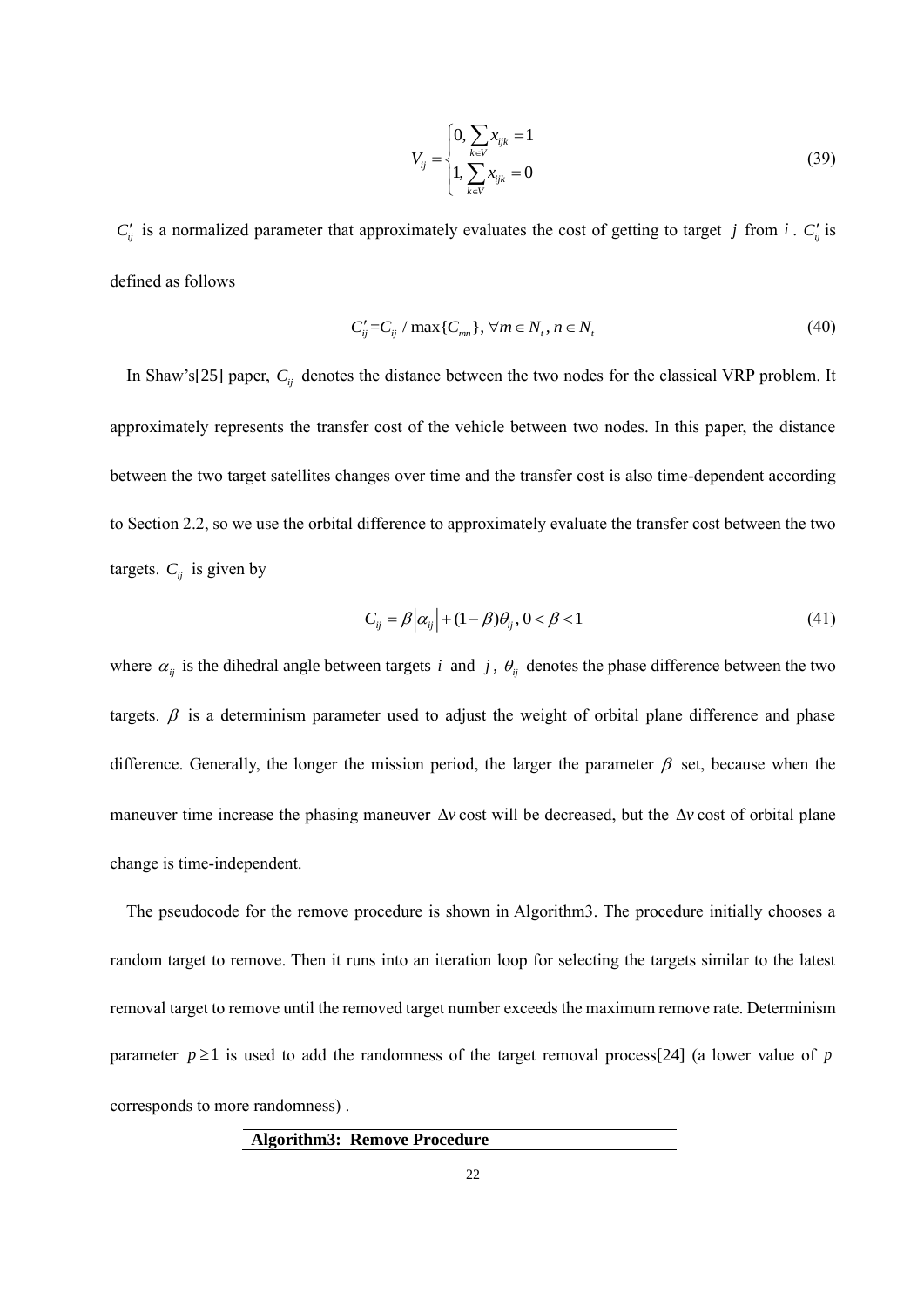| 1              | <b>input</b> a feasible solution x, remove rate q                    |
|----------------|----------------------------------------------------------------------|
| 2              | initialize removal set: $x^r = \emptyset$ , destroyed set: $x^d = x$ |
| 3              | randomly remove a target $t^r$ from $x^d$                            |
| $\overline{4}$ | $x^r = x^r \cup t^r$                                                 |
| 5              | repeat                                                               |
| 6              | calculate $R(t_1,t)$ , $\forall t \in x^d$                           |
| 7              | set: L = sort descending t based on $R(t_r,t)$ , $\forall t \in x^d$ |
| 8              | choose a random number $y$ from the interval $[0,1)$                 |
| 9              | $t'$ = select the floor(y <sup>p</sup> ) th target from L            |
| 10             | $x^r = x^r \cup t^r$                                                 |
| 11             | <b>until</b> $size(x') \geq size(x) \times q$                        |
| 12             | return $x^r$ , $x_d$                                                 |

#### **3.3.3 Repair method**

We present the repair method based on the farthest insertion heuristic. The core idea of the algorithm is to first insert the removed targets with the highest "insertion cost". The "insertion cost" of the removed target *i* is defined as

$$
c_i = \min\{\Delta f_{i,k}\}, \forall k \in V \tag{42}
$$

where  $\Delta f_{i,k}$  denotes the objective value change caused by inserting the removed target *i* into *k*-th SSc route at the position that increases the objective value the least. If all the constraints cannot be satisfied when inserting target *i* into *k*-th SSc route, the value of  $\Delta f_{i,k}$  is set to  $\infty$ . As shown in Fig. 8, the "insertion cost" means the minimum objective value increment of inserting target *i* at its best position overall. We select the target with the largest insertion cost and insert it into the minimum cost position. Repeat the above operations until all the removed targets are inserted into the original broken routes. The pseudocode is shown in algorithm4.

Note that if a greedy strategy is adopted, the target with the lowest insertion cost should be inserted first, but this may cause the target with a larger insertion cost to be difficult to find a feasible insert position in the end of the insert procedure due to the violation of the mission deadline constraint or the SSc velocity increment constraint. That will reduce the efficiency of the re-insertion algorithm. Therefore, we present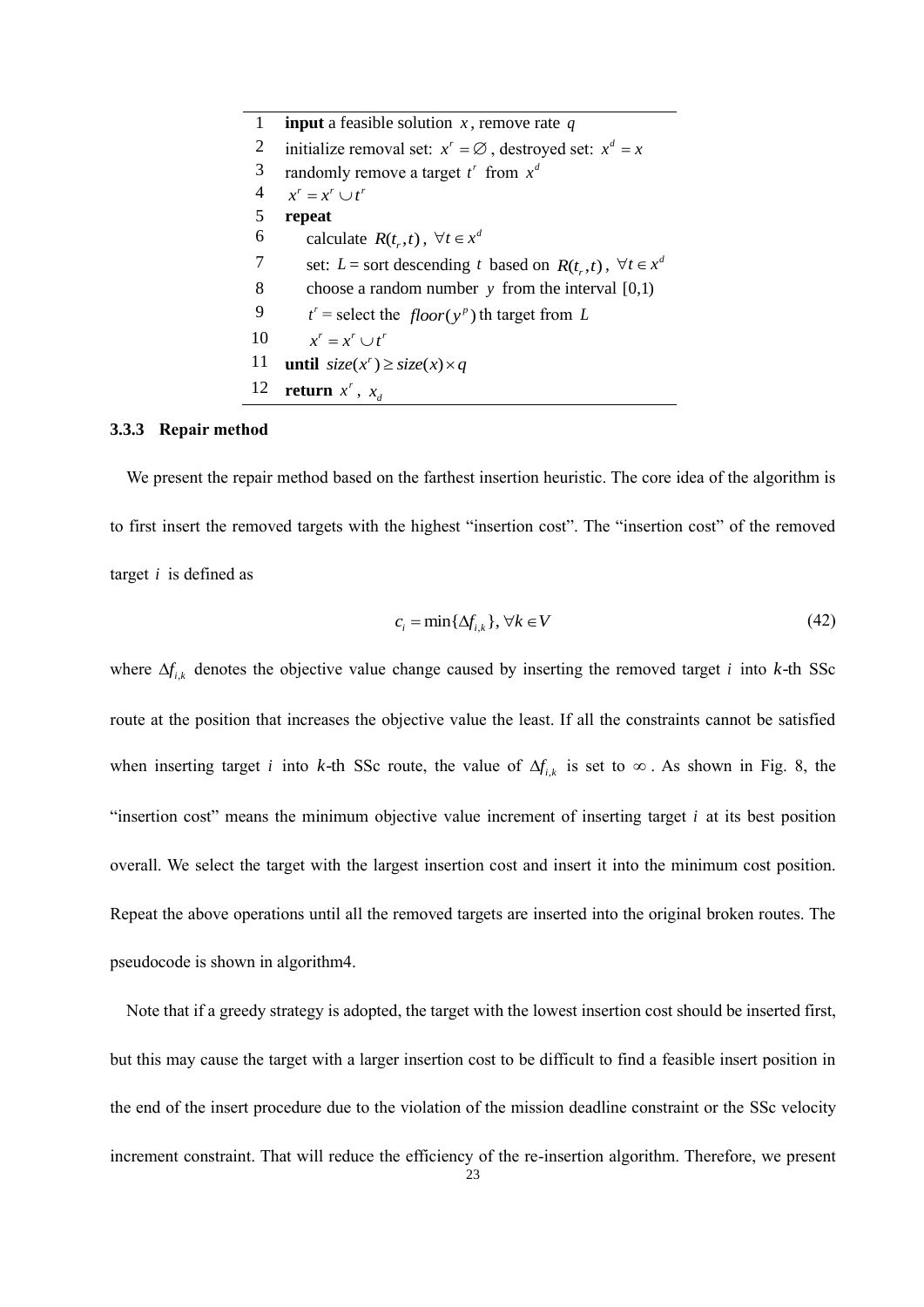the farthest insertion heuristic to first insert the target that is more difficult to insert to ensure that the re-

insertion algorithm can generate a feasible solution to the greatest extent.



Fig. 8 Explanation of "insertion cost"

|                          | <b>Algorithm4: Re-insert procedure</b>                       |
|--------------------------|--------------------------------------------------------------|
| 1                        | <b>input</b> removal set: $x^r$ , destroyed set: $x^d$       |
| 2                        | initialize repaired set: $x^t = x^d$                         |
| 3                        | repeat                                                       |
| $\overline{\mathcal{A}}$ | for $t_i^r$ in $x^r$                                         |
| 5                        | Calculate $\Delta f_{i,k}$ of $t_i^r$ based on $x^t$         |
| 6                        | Find the minimum cost position $P_{i,k}$ of $t_i^r$ in $x^t$ |
| 7                        | end for                                                      |
| 8                        | find $t_i^r$ in $x^r$ with maximum $\Delta f_{i,k}$          |
| 9                        | insert $t_i^r$ into $P_{i,k}$ in $x^t$                       |
| 10                       | remove $t_i^r$ from $x^r$                                    |
| 11                       | until $x' = \emptyset$                                       |
| 12                       | return $x^t$                                                 |

# **3.4 Framework of the LNS-AGA**

The flowchart of the proposed LNS-AGA algorithm is presented in Fig. 9. We know that GA has a great performance on global search, but it does not employ a local search mechanism. In order to make up for this defect, a LNS procedure is added after the GA operator. In each iteration process of LNS-AGA, after performing the GA operation, the algorithm will select a fixed number of *n* chromosomes with highest fitness value and input them into the LNS process. Those selected chromosomes will repeatedly perform the remove operator and re-insert operator until the fitness value is improved or the LNS iteration number exceeds the set maximum number of iterations. Based on the combination of GA and LNS, the algorithm will have not only great global search performance but also have strong local optimization ability, this will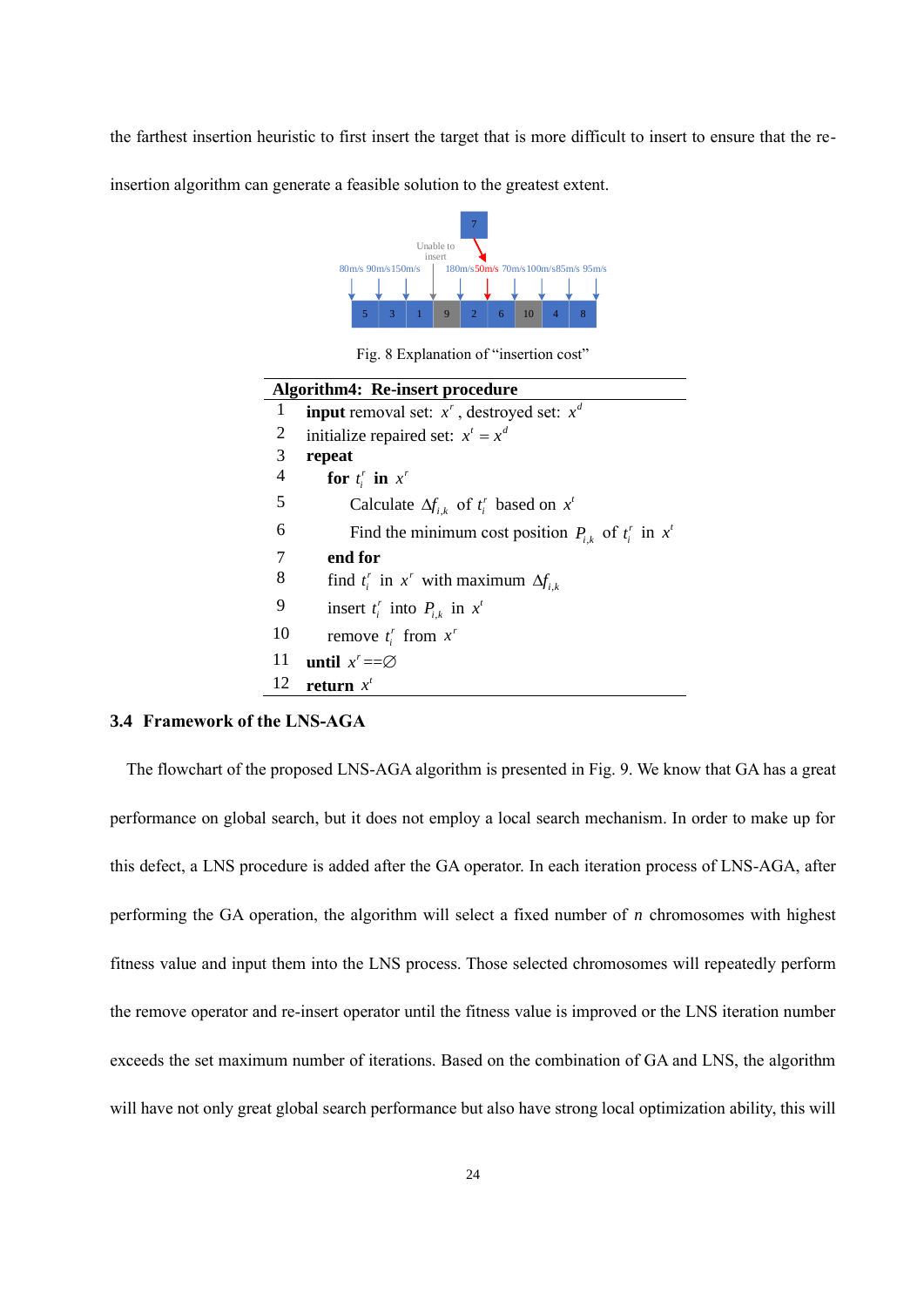

improve the algorithm's convergence speed to optimal and near optimal solutions.

Fig. 9 Flowchart of the proposed LNS-GA algorithm

## **4 Numerical simulations and discussion**

The simulation experiment is divided into two parts. The first part creates a real-world scenario by choosing 14 Chinese already launched GEO satellites as the target satellite and 2 SSc are randomly created. This scenario is used to verify the effectiveness of the proposed algorithm and determine the best parameters. The second part is used to further testing the performance of the LNS-AGA and make a comparison with other algorithms. In this part, several scenarios with different mission deadline settings and different problem scales are randomly generated. All the coded in the MALTAB 2018b environment and tested on a PC with 2.6 GHz Intel Core i5 and 8GB RAM running on the Windows 10 operating system.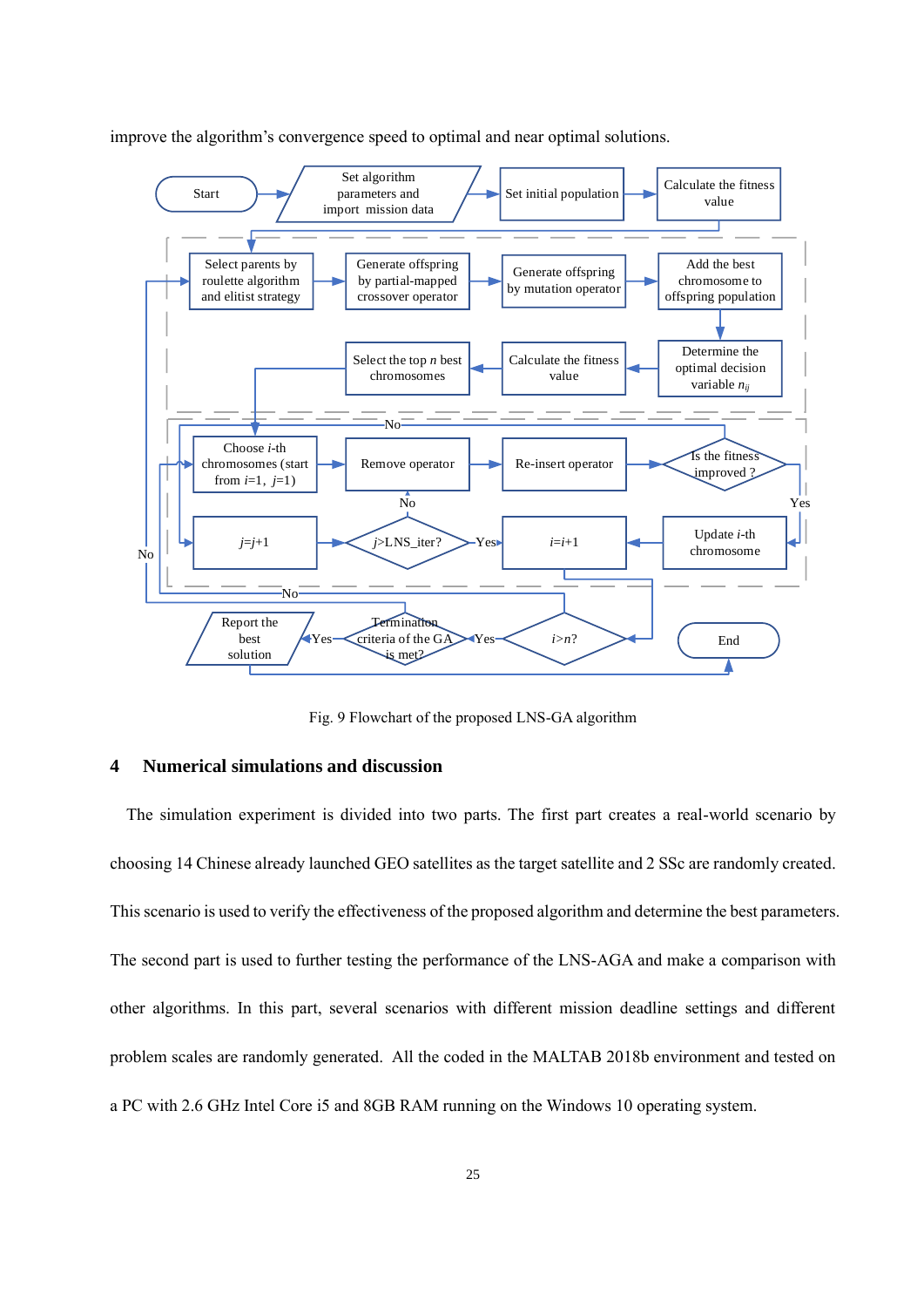### **4.1 Case study**

A real-world scenario is firstly established in this part. Thisscenario chooses 14 already launched Chinese GEO satellites as the target satellite including the famous Beidou series, Fengyun series and Tianlian series. Those target satellites are all run on the GEO with different orbit plane and phase. The two SSc are set randomly with different inclination and true anomaly. The detailed orbit parameter is shown in Table 2. Every SSc can produce a maximum total speed increment of 1000m/s. The mission scenario starts on 12 March 2021 04:00:00 UTCG, and the true anomaly of all SSc and targets in Table 2 is exactly related to this moment. Every targets' mission deadline is set to 11 April 2021 04:00:00 UTCG, so the mission duration is exactly 30 days. The on-orbit repairing time for every target is set to 20 hours.

The parameters for LNS-AGA are set as follows: the minimum iteration number is set to 100, the population size is set to 100, the crossover probability adaptively changes from 0.7 to 0.9, the mutation probability adaptively changes from 0.01 to 0.2, the remove rate for Destroy method is 30%, the iteration number of LNS procedure is fixed to 2. The stopping criteria consist of two parts: the iteration number must exceed the minimum iteration number and the fitness value must have no change in the latest 50 iterations. Noticed that the parameter of the GA part is determined by conducting several experiments and the parameter of LNS part is determined based on Ref.[24, 26].

Besides, the parameter *n* connecting the AGA part and LNS part in Fig. 9 which represents the gap rate between GA and LNS needs to be determined further. We can find the best parameter value with different options of *n* . Thus, we use the generated real-world to find the best parameter. Then, the computational results are obtained in 10 executions when different numbers of *n* are tested. The results are reported in Fig. 10 with a box-plot form. From Fig. 10 we can see that when the gap rate between GA and LNS chooses 10% or 15% we can get better performance of the algorithm, by considering the computational time, we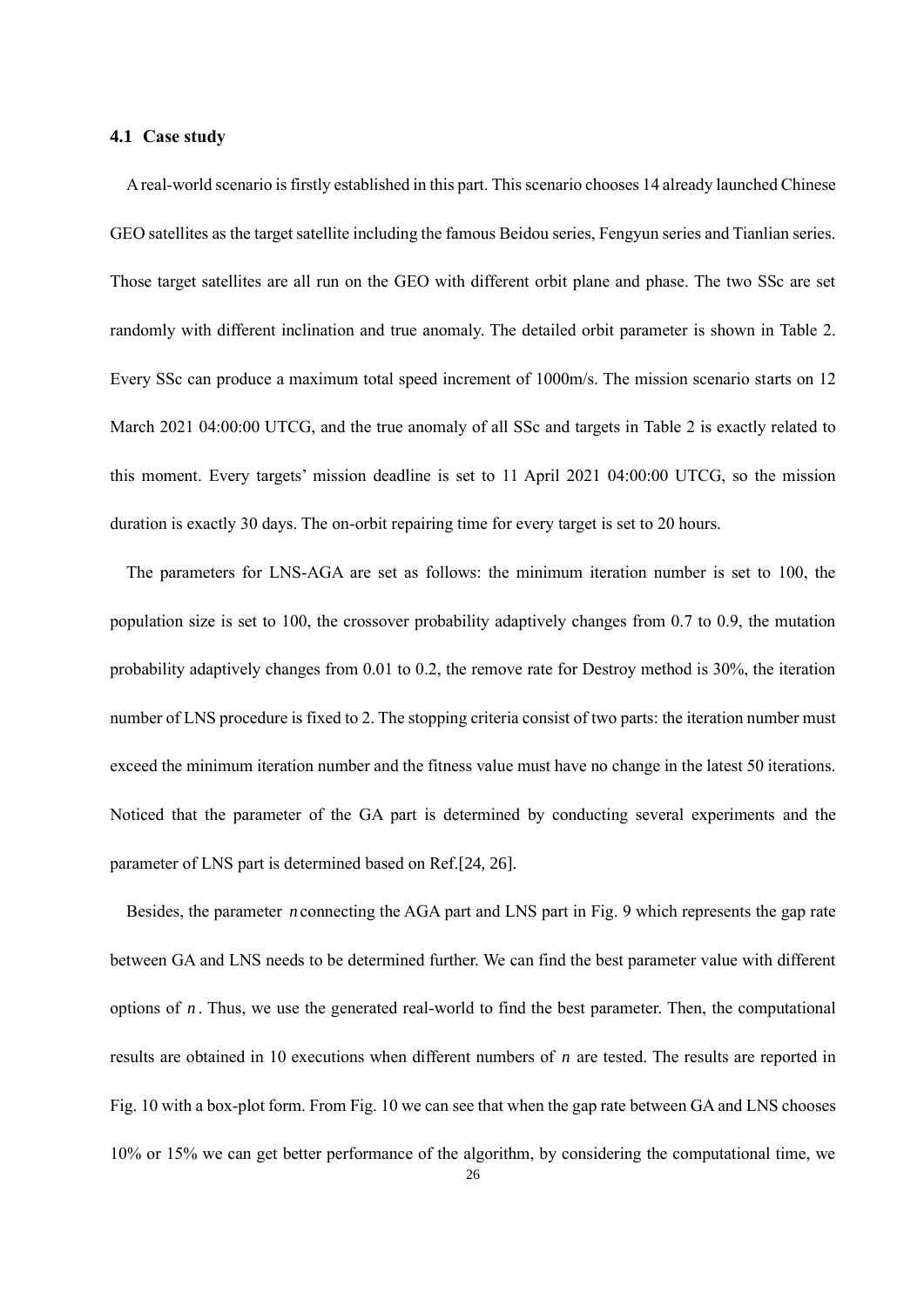choose 10% as the parameter's best value.

| ID             | Name             | Inclination(deg) | RAAN(deg) | True Anomaly (deg) |
|----------------|------------------|------------------|-----------|--------------------|
| $-1$           | SSc1             | $\theta$         | $\theta$  | 0                  |
| $-2$           | SSc <sub>2</sub> | 5                | 0         | 160                |
| $\mathbf{1}$   | Beidou2 G7       | 1.602            | 66.76     | 278.273            |
| $\overline{2}$ | Beidou2 G8       | 0.306            | 328.06    | 156.03             |
| 3              | Beidou G1        | 1.801            | 45.112    | 252.161            |
| 4              | Beidou G2        | 7.77             | 52.634    | 328.007            |
| 5              | Beidou G3        | 1.895            | 52.106    | 274.212            |
| 6              | Beidou G4        | 1.066            | 59.651    | 144.684            |
| 7              | Beidou G5        | 1.455            | 67.407    | 288.524            |
| 8              | Beidou G6        | 1.860            | 85.654    | 319.304            |
| 9              | Chinasat 11      | 0.092            | 103.257   | 331.948            |
| 10             | Fengyun 2E       | 5.009            | 68.044    | 285.074            |
| 11             | Fengyun 2F       | 2.806            | 83.11     | 224.488            |
| 12             | Tianlian1 01     | 4.816            | 71.744    | 337.758            |
| 13             | Tianlian1 02     | 2.211            | 74.985    | 229.245            |
| 14             | Tianlian1 03     | 0.998            | 98.186    | 230.86             |

Table 2 Orbit parameter of SSc and target satellite



Fig. 10 The effect of gap rate between GA and LNS

After all the parameter is determined, the mission results for the real-world scenario are obtained by executing the algorithm 20 times. In addition, the problem is also solved by a general GA, which has the same parameter values and stopping criteria which LNS-AGA. The experimental results are shown in Fig. 11-Fig. 13 and Table 4.

Fig. 11 and Fig. 12 show one of the best iteration curves in 20 executions of LNS-AGA and general GA, respectively. We can that LNS-AGA converges to the optimal fitness value 1958.36 in about 50 generations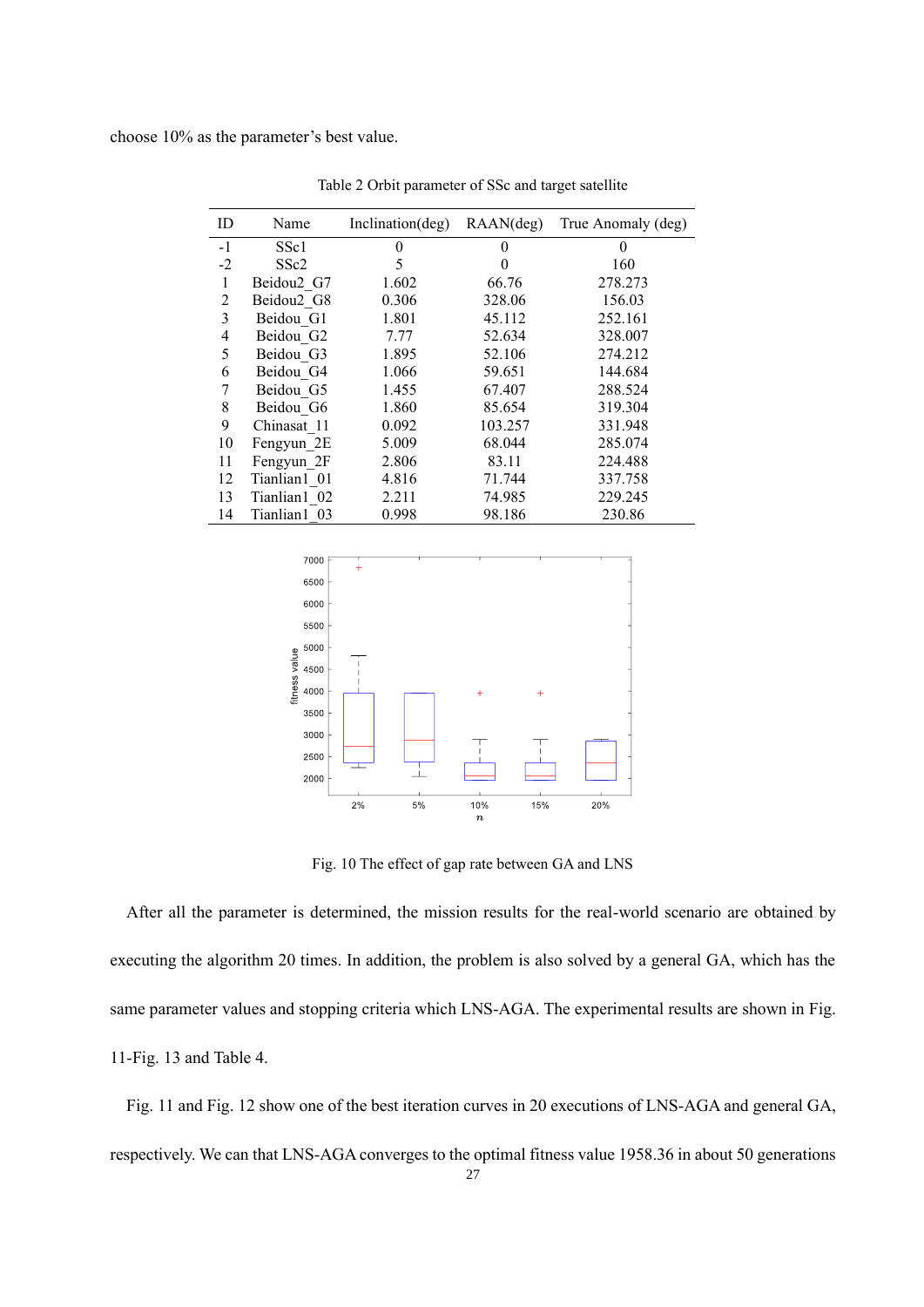while the general GA takes nearly 140 generations converges to an infeasible solution with 2285.59 fitness value. Those two figures indicate that the LNS-AGA has a faster converge rate and can get to a better solution than the general GA. Fig. 13 shows the on-orbit repairing order of the two SSc, we can see that all the targets have been repaired. All the on-orbit repair mission is achieved within the mission deadline time. Table 3 gives detailed mission results obtained by LNS-AGA, including the on-orbit repair of every SSc, the  $\Delta v$  impulse vector in ECI for every orbit maneuver that can directly send to the SSc for mission execution. As a comparison, the mission planning results in Ref.[9-10] only gives a refueling route of every SSc, which needs to be detailed further for real SSc mission execution. From Table 3 we can also see that the SSc1 used total  $\Delta v$  cost of 992.6817m/s and the SSc2 used total  $\Delta v$  cost of 963.6836m/s, the two SSc both satisfies the maximum total velocity increment constraint. The above experimental results fully demonstrate the effectiveness of LNS-AGA in a real-world mission.



Fig. 11 Convergence curve of the LNS-AGA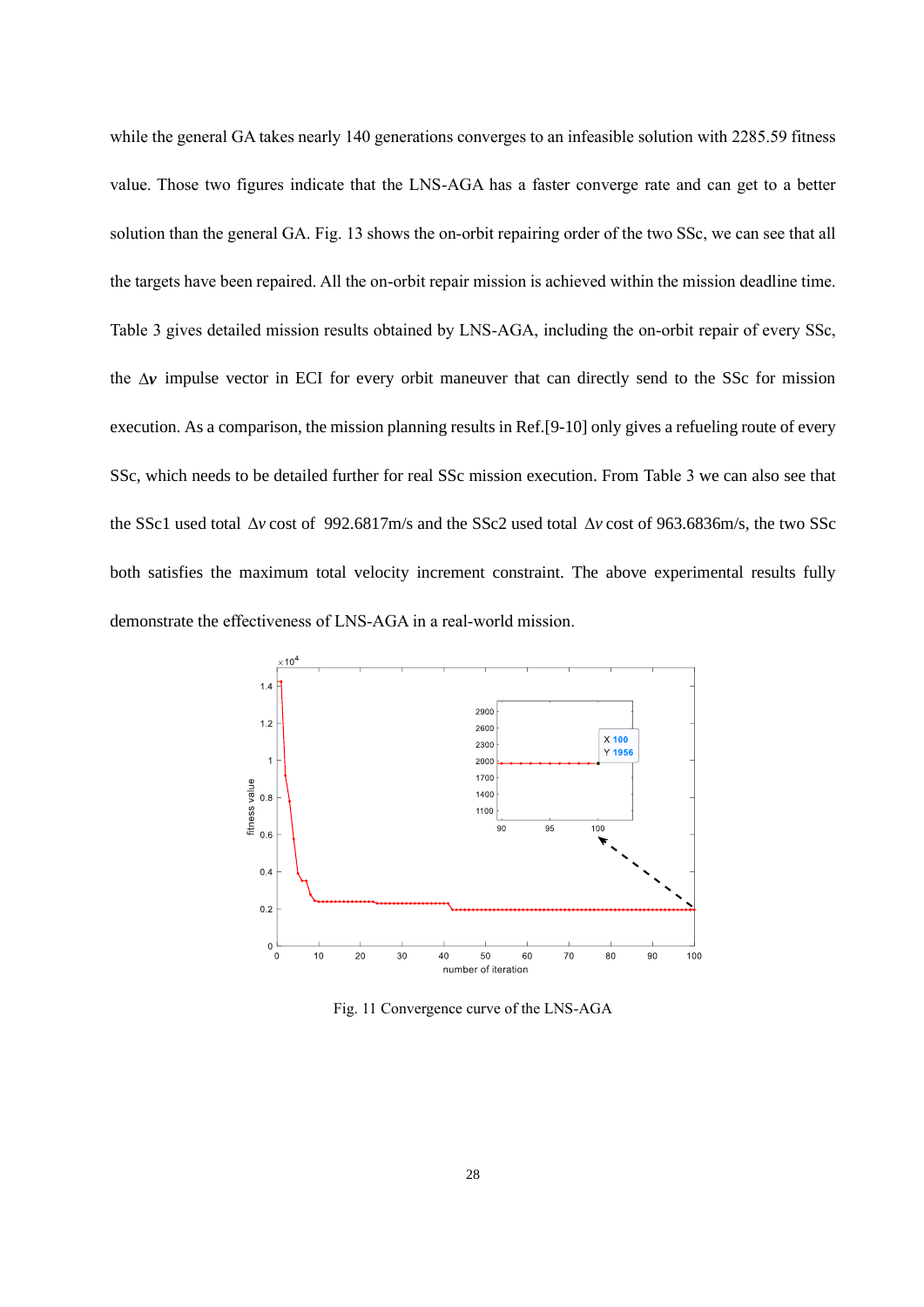





(a) SSc1 on-orbit repairing order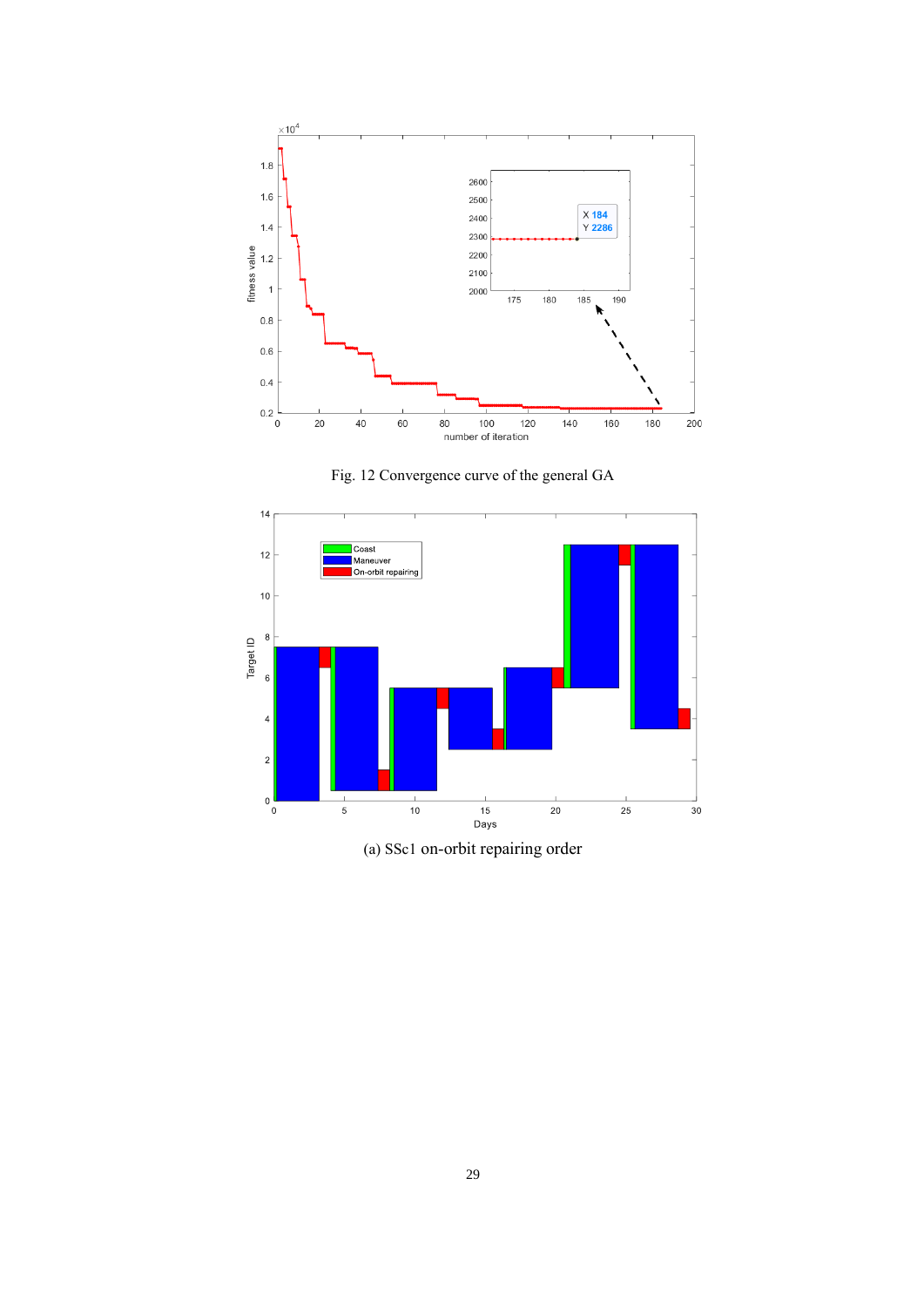

Fig. 13 on-orbit repairing order obtained by LNS-AGA

| SSc  | Target         |                               |                       | $\Delta v_1$ | $\Delta v_2$ | Coast | Orbit            | $\Delta v$ |  |
|------|----------------|-------------------------------|-----------------------|--------------|--------------|-------|------------------|------------|--|
| name | name           | $\Delta v_1/(m/s)$            | $\Delta v$ , /(m/s)   | impulse      | impulse      | time  | maneuver         | cost/(m/s) |  |
|      |                |                               |                       | moment       | moment       |       | time             |            |  |
|      | Beidou         | $[-2.6352, 1.0965,$           | $[2.793, -1.1622, -]$ | 03/12        | 03/15        | 4h28  | 72h4m45.6        | 81.2452    |  |
|      | G <sub>5</sub> | 78.1669]                      | 0.076841              | 08:28:55     | 08:33:40     | m54s  | 102s             |            |  |
|      | Beidou         | $[-11.2548, 6.4259, 8.309]$   | $[11.888,-6.7575,-$   | 03/16        | 03/19        | 7h38  | 72h50m20.        | 29.0745    |  |
|      | 2 G7           |                               | 0.380071              | 12:11:49     | 13:02:10     | m8s   | 807s             |            |  |
|      | Beidou         | $[-0.29144, -9.8016, -$       | $[-0.50225,$          | 03/20        | 03/23        | 7h34  | 72h44m50.        | 41.9039    |  |
|      | G <sub>3</sub> | 28.7957]                      | 11.4707, 0.24622]     | 16:36:53     | 17:21:43     | m42s  | 7259s            |            |  |
| SSc1 | Beidou         | $[-23.8166, -11.1914, -]$     | $[23.492, 11.466, -]$ | 03/24        | 03/27        | 0h37  | 73h44m23.        | 55.4177    |  |
|      | G1             | 12.82871                      | 0.2689]               | 13:59:11     | 15:43:35     | m28s  | 9313s            |            |  |
|      | Beidou         | $[35.963, -]$                 | $[-35.4784,$          | 03/28        | 03/31        | 3h56  | 77h59m17.        | 172.8922   |  |
|      | G <sub>4</sub> | 72.9405,42.4548]              | 72.9763,1.2558]       | 15:40:07     | 21:39:25     | m31s  | 528s             |            |  |
|      | Tianlia        | $[-113.5092,$                 | $[133.5431, -]$       | 04/02        | 04/05        | 11h41 | 82h6m49.0        | 382.0374   |  |
|      | n1 01          | 29.062,213.329]               | 35.4206, -11.62]      | 05:21:09     | 15:27:58     | m44s  | 22s              |            |  |
|      | Beidou         | $[-4.3609, -17.1019, -$       | $[-15.2946,$          | 04/06        | 04/09        | 7h40  | 73h43m3.7        | 230.1108   |  |
|      | G2             | 194.5718]                     | 30.9057, 4.218]       | 19:08:23     | 20:51:26     | m24s  | 448s             |            |  |
|      | Beidou         | $[0.76337, -44.6381,$         | $[-1.184, 34.7482,$   | 03/12        | 03/15        | 1h27  | 74h11m47.        | 292.6962   |  |
|      | 2 G8           | 254.03441                     | 0.154141              | 05:27:36     | 07:39:23     | m35s  | 1558s            |            |  |
|      | Chinas         | $[-30.8106, -]$               | [29.1489,32.5502,     | 03/16        | 03/19        | 7h59  | 75h3m36.2        | 94.152     |  |
|      | at 11          | 34.4337,20.2739]              | $-0.057543$ ]         | 11:39:16     | 14:42:52     | m52s  | 37s              |            |  |
|      | Beidou         | $[-26.0333,$                  | $[26.6314, -2.4452,$  | 03/20        | 03/23        | 0h13  | 73h49m8.2        | 126.2591   |  |
|      | G6             | 2.439,96.0046]                | $-0.86837$ ]          | 10:56:15     | 12:45:23     | m22s  | 941 <sub>s</sub> |            |  |
|      | Tianlia        | $[-63.0893, 20.2041, -]$      | $[62.6952, -]$        | 03/24        | 03/27        | 2h0m  | 76h51m36.        | 147.7308   |  |
| SSc2 | n1 03          | 47.93551                      | 20.4725, -1.0303]     | 10:45:30     | 15:37:06     | 7s    | 2622s            |            |  |
|      | Tianlia        | $[-15.8481,$                  | $[16.4175,-]$         | 03/28        | 03/31        | 2h12  | 73h27m42.        | 95.1802    |  |
|      | n1 02          | 10.8374,73.3511]              | 10.2319, -0.71456]    | 13:49:15     | 15:16:58     | m8s   | 4381s            |            |  |
|      | Fengyu         | $[-7.3751, -1.8072, -1.8072]$ | $[3.4451, 1.253, -]$  | 04/01        | 04/05        | 7h41  | 95h30m58.        |            |  |
|      | $n_2F$         | 36.8598]                      | 0.160271              | 18:58:19     | 18:29:18     | m21.8 | 7841s            | 41.3032    |  |
|      |                |                               |                       |              |              | 658s  |                  |            |  |
|      | Fengyu         | [-34.7182, 24.2887, -         | $[25.4348, -21.055,$  | 04/06        | 04/09        | 4h8m  | 68h43m8.3        |            |  |
|      | $n$ 2E         | 126.3111]                     | $-2.7576$             | 18:37:39     | 15:20:47     | 20.87 | 194 <sub>s</sub> | 166.3621   |  |
|      |                |                               |                       |              |              | 29s   |                  |            |  |

Table 3 Detailed mission planning results obtained by LNS-AGA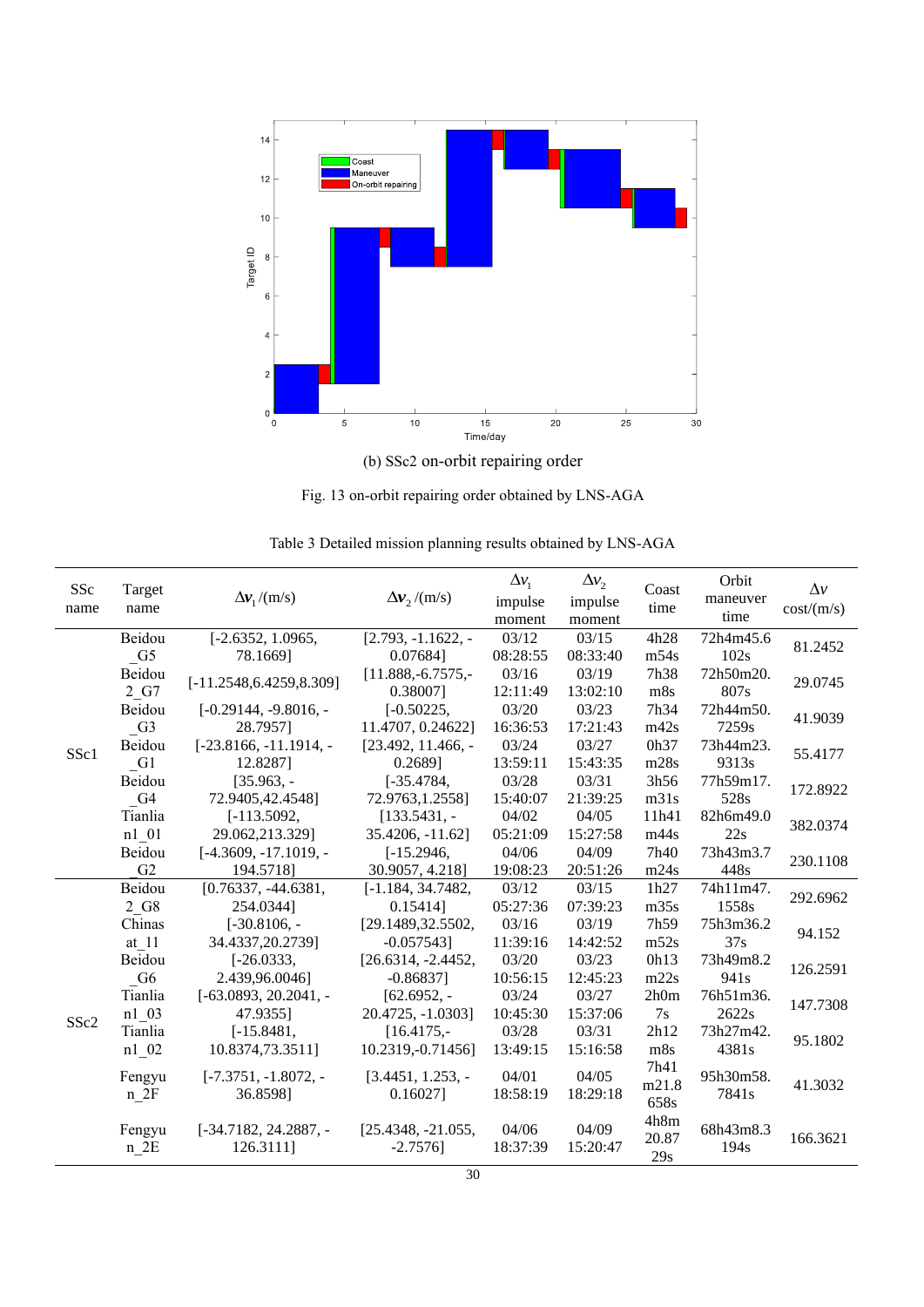# **4.2 Comparation with other algorithms**

For further testing the performance of the LNS-AGA, firstly, we proposed four randomly generated scenarios with different mission duration. Those scenarios consist of 10 targets and 2 SSc. The inclination of the targets and SSc are randomly generated between 0 to  $10^{\circ}$ . The RAAN and true anomaly are also generated between 0 to 360°. The maximum total speed increment constraint of every SSc increases to 2000m/s and the on-orbit repairing time for every target is set to 1 day. The mission duration is set to 10days, 15days, 25days, 35days, respectively. In addition, a general GA combined the Lambert algorithm (L-GA) which is used in Ref.[15] for calculating the orbit maneuver trajectory is also adopt for comparsion. The parameter setting of the algorithm is the same as that in 4.1. All three algorithms are tested 20 times in these four scenarios, and the experiment results are shown in Table 3.

From Table 4 we can firstly know that the LNS-AGA and the GA cannot find a feasible solution satisfying the mission deadline constraints in 10 days scenario. This is because the phasing maneuver at least need one orbital period to achieve, the total time for a single orbit rendezvous must exceed one day when the coast time is considered. For the 10 days mission duration, by subtracting the five days service time, the remaining time is certainly not enough for the five orbital maneuvers of SSc. But the L-GA can find a solution satisfying the time constraint, which is because the Lambert algorithm can find an orbit maneuver solution for any maneuver time theoretically, but usually has a tremendous cost. For other scenarios, the LNS-AGA and GA can get the same optimal solutions which is always better than L-GA. Those results also indicate that the proposed orbital maneuver strategy is better than a Lambert algorithm for the multiple spacecrafts continuous rendezvous problem while the Lambert algorithm can be applied to a stricter time constraint scenario.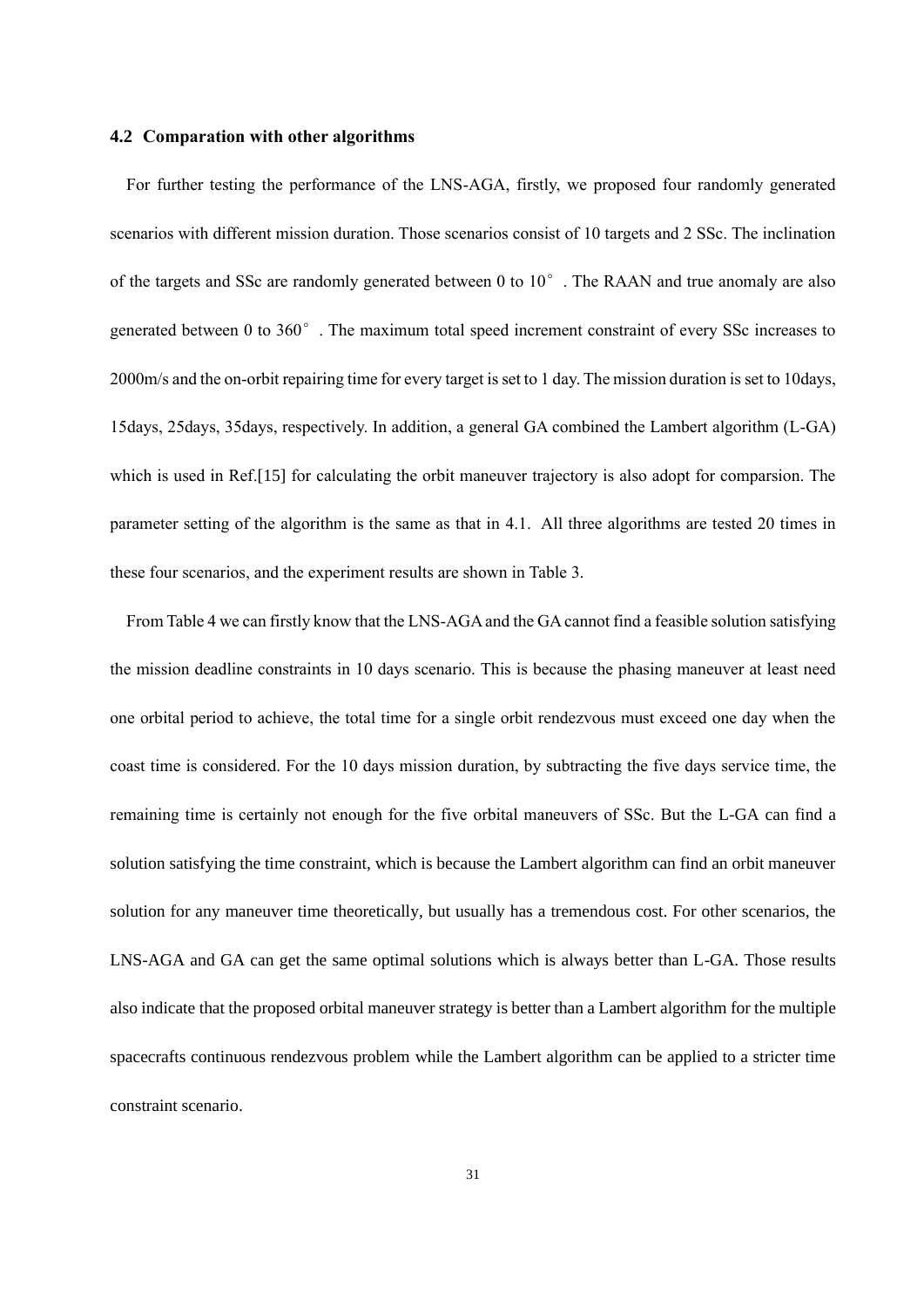|                         | <b>Mission</b> duration                |           |           | 25 days   | 35 days   |
|-------------------------|----------------------------------------|-----------|-----------|-----------|-----------|
|                         | Minimum $\Delta v$ cost                |           | 2895.1896 | 2006.0872 | 1793.0918 |
|                         | Average $\Delta v$ cost                |           | 2976.8286 | 2147.6172 | 1834.1481 |
| <b>GA</b>               | Standard deviation of $\Lambda v$ cost |           | 110.2766  | 59.745    | 49.7379   |
|                         | Proportion of feasible<br>solutions    |           | 100%      | 100%      | 100%      |
|                         | Minimum $\Lambda v$ cost               |           | 2895.1896 | 2006.0872 | 1793.0918 |
|                         | Average $\Delta v$ cost                |           | 2934.6426 | 2093.5153 | 1858.9642 |
| LNS-AGA                 | Standard deviation of $\Lambda v$ cost |           | 62.7611   | 74.5713   | 49.5114   |
|                         | Proportion of feasible<br>solutions    |           | 100%      | 100%      | 100%      |
|                         | Minimum $\Delta v$ cost                | 4070.7295 | 3248.4986 | 2534.6264 | 2114.2692 |
| Lambert algorithm-based | Average $\Delta v$ cost                | 5590.8173 | 4186.3043 | 3136.5433 | 2656.2307 |
| <b>GA</b>               | Standard deviation of $\Lambda v$ cost | 1135.0188 | 572.8114  | 252.8211  | 266.125   |
|                         | Proportion of feasible<br>solutions    | 0%        | 35%       | 100%      | 100%      |

Table 4 Computation results for the 3 algorithms in 4 different mission duration scenarios

In order to further test the performance of the algorithm under different problem scale, based on the 15 days scenario, two larger scenarios are created including 20 targets, 4 SSc and 30 targets, 5 SSc, respectively. Other parameters for the scenarios and algorithm are the same as the first comparative experiment. The results are shown in Table 5.

In the 20 targets, 4 SSc scenario, the LNS-AGA and GA can always get a feasible solution. At the same time, the L-GA cannot find a feasible solution that satisfies the maximum  $\Delta v$  cost constraint. The minimum *<sup>v</sup>* cost obtained by LNS-AGA is about 7% lower than that obtained by GA. In the 30 targets, 5 SSc scenario, the similar conclusions can be obtained. The GA and L-GA cannot find a feasible solution but the LNS-AGA can get 9 feasible solutions for 20 times operation. Moreover, the  $\Delta v$  cost obtained by LNS-AGA is obviously better than the other two algorithms. The experiment results also indicate that the LNS-AGA has a better performance in a large-scale mission scenario. The superiority of the algorithm proposed in this paper is further verified.

Table 5 Computation results for the 3 algorithms in 3 different scale scenarios

| Problem scale |                         | 10 targets with 2 | 20 targets, 4 | 30 targets, 5 |
|---------------|-------------------------|-------------------|---------------|---------------|
|               |                         | SSc               | SSc           | SSc           |
| GА            | Minimum $\Delta v$ cost | 2895.1896<br>$ -$ | 5409.8627     | 10467.7218    |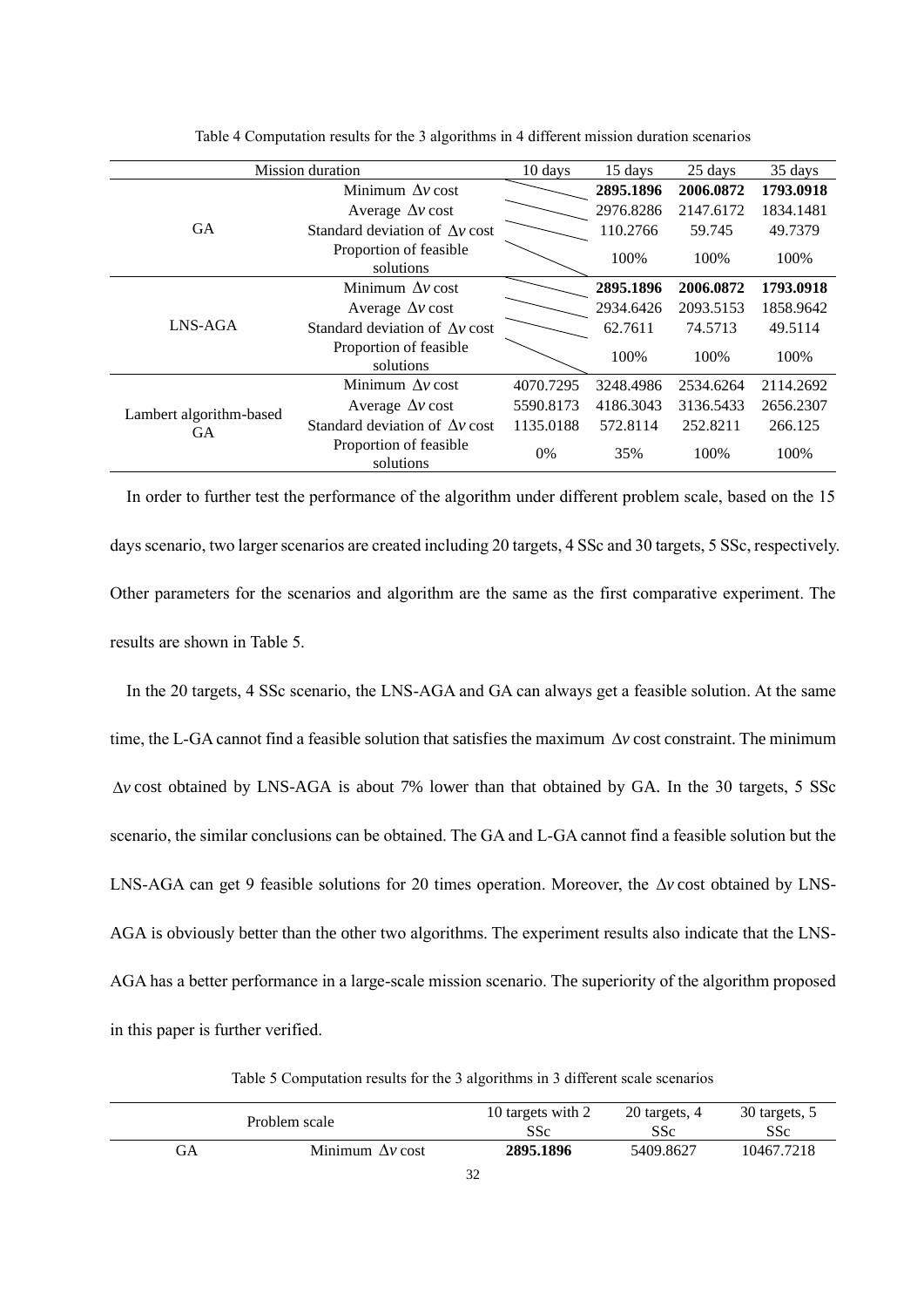|                                | Average $\Delta v$ cost                | 2976.8286 | 6069.7308  | 11431.7632 |
|--------------------------------|----------------------------------------|-----------|------------|------------|
|                                | Standard deviation of $\Lambda v$ cost | 110.2766  | 377.9312   | 583.7947   |
|                                | Proportion of feasible<br>solutions    | 95%       | 100%       | $0\%$      |
|                                | Minimum $\Lambda v$ cost               | 2895.1896 | 5056.9667  | 9107.8588  |
|                                | Average $\Delta v$ cost                | 2934.6426 | 5337.1566  | 9591.5131  |
| LNS-AGA                        | Standard deviation of Av cost          | 62.7611   | 217.6533   | 332.3261   |
|                                | Proportion of feasible<br>solutions    | 100%      | 100\%      | 45%        |
|                                | Minimum $\Lambda v$ cost               | 3248.4986 | 10363.6862 | 21012.195  |
| Lambert algorithm-<br>based GA | Average $\Delta v$ cost                | 4186.3043 | 11992.1061 | 27307.0592 |
|                                | Standard deviation of Av cost          | 572.8114  | 1072.7373  | 3375.246   |
|                                | Proportion of feasible<br>solutions    | 35%       | $0\%$      | $0\%$      |

# **5 Conclusions**

In this paper, a many-to-many on-orbit repairing mission planning problem is studied. The timedependent mixed orbital rendezvous strategy combing planar change and phasing maneuver is designed for SSc rendezvous to the target satellite. Based on the orbital rendezvous strategy, the mission planning model is simplified to an integer programming model and be established referring to the VRPTW model. A hybrid LNS-AGA algorithm combining a large neighborhood search algorithm and adaptive genetic algorithm is then designed to solve the problem. By conducting a real-world scenario consisting of 14 lunched Chinese GEO satellites and 2 SSc, the effectiveness of the algorithm is verified. Further, several comparative experiments indicate that the proposed LNS-AGA can always get better solutions and has stronger search ability than a general genetic algorithm, and the orbital rendezvous strategy for GEO spacecraft proposed in this paper can get a more fuel-efficient orbit than the Lambert algorithm used in Ref. [15]. The optimization of the SSc's initial orbit will be studied and the maximum velocity increment constraint could be considered in the future work.

## **References**

[1] P. Rousso, S. Samsam, et.al., A mission architecture for On-Orbit servicing industrialization,in 2021 IEEE Aerospace Conference (50100),IEEE, 2021, pp. 1-14.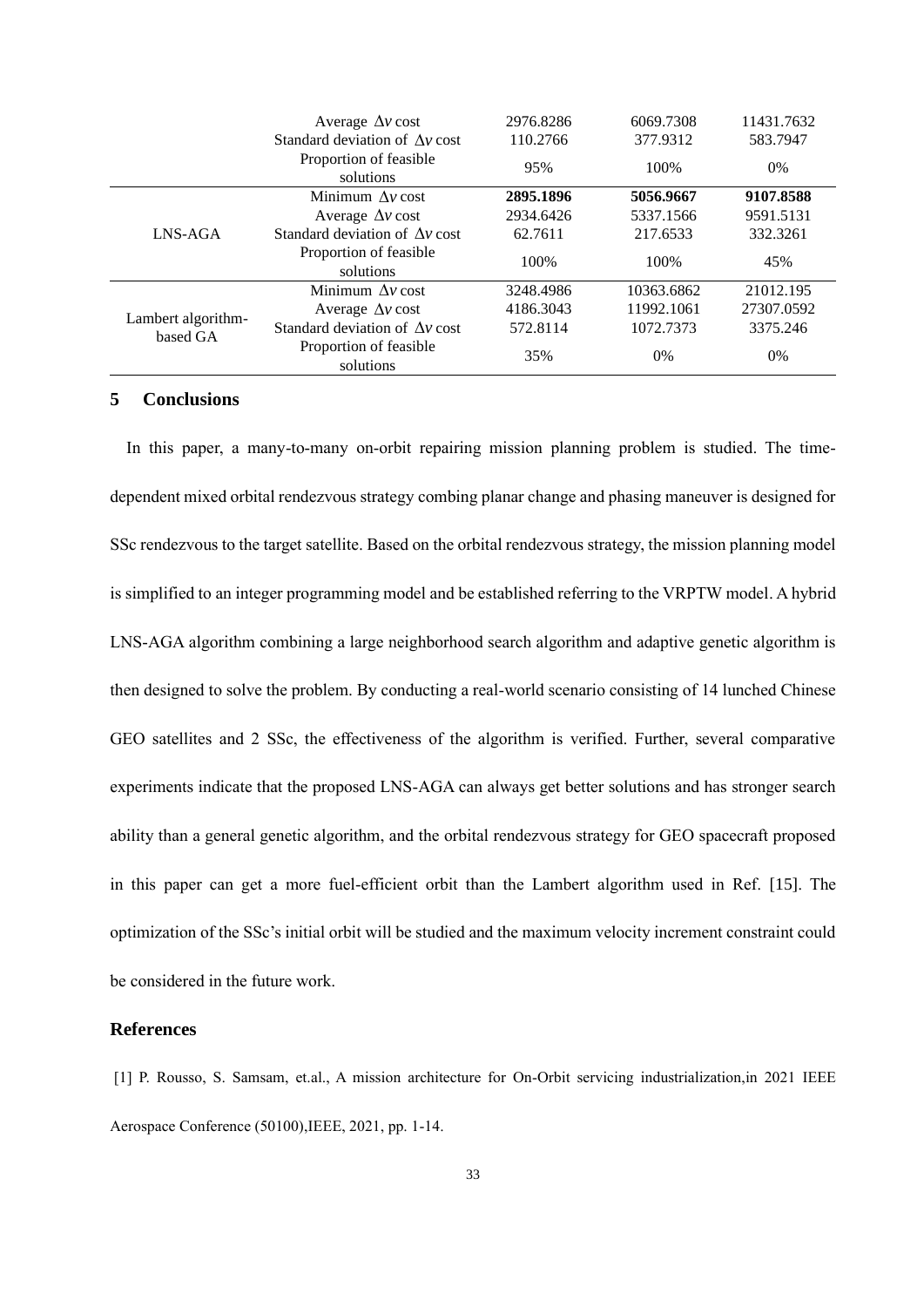[2] J.P. Davis, J.P. Mayberry, et.al., On-orbit servicing: Inspection repair refuel upgrade and assembly of satellites in space, The Aerospace Corporation, report, (2019).

[3] W. Li, D. Cheng, et.al., On-orbit service (OOS) of spacecraft: A review of engineering developments, Prog. Aerosp. Sci., 108 (2019) 32-120.

[4] D.E. Hastings, C. Joppin, On-orbit upgrade and repair: The hubble space telescope example, J. Spacecr. Rockets, 43 (2006) 614--625.

[5] R. Qi, A. Shi, et.al., Coulomb tether double-pyramid formation, a potential configuration for geostationary satellite collocation, Aerosp. Sci. Technol., 84 (2019) 1131--1140.

[6] Y. Zhou, Y. Yan, et.al., Multi-objective planning of a multiple geostationary spacecraft refuelling mission, Eng. Optimiz., 49 (2017) 531-548.

[7] J. Zhang, G.T. Parks, et.al., Multispacecraft refueling optimization considering the j2 perturbation and window constraints, Journal of Guidance, Control, and Dynamics, 37 (2014) 111-122.

[8] X. Chen, J. Yu, Optimal mission planning of GEO on-orbit refueling in mixed strategy, Acta Astronaut., 133 (2017) 63-72.

[9] T. Zhang, Y. Yang, et.al., Optimal scheduling for location geosynchronous satellites refueling problem, Acta Astronaut., 163 (2019) 264-271.

[10] Y. Zhou, Y. Yan, et.al., Optimal scheduling of multiple geosynchronous satellites refueling based on a hybrid particle swarm optimizer, Aerosp. Sci. Technol., 47 (2015) 125-134.

[11] L. H., B. H., Optimization of multiple debris removal missions using an evolving elitist club algorithm, IEEE Transactions on Aerospace and Electronic Systems, 56 (2020) 773-784.

[12] J. Bang, J. Ahn, Multitarget rendezvous for active debris removal using multiple spacecraft, J. Spacecr. Rockets, 56 (2019) 1237-1247.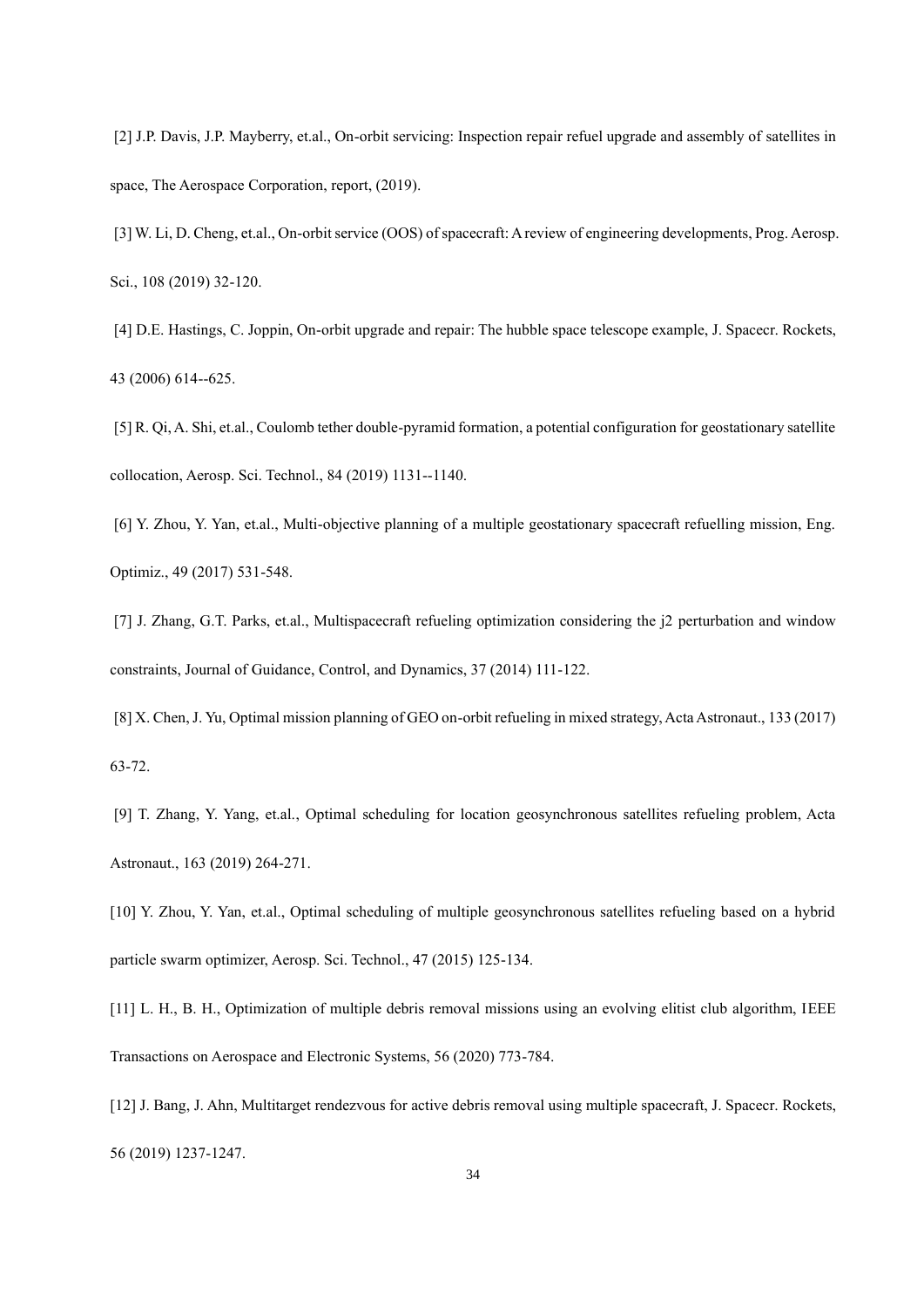[13] H. Shen, T. Zhang, et.al., Optimization of active debris removal missions with multiple targets, J. Spacecr. Rockets, 55 (2018) 181-189.

[14] J. Yu, X. Chen, et.al., Optimal scheduling of GEO debris removing based on hybrid optimal control theory, Acta Astronaut., 93 (2014) 400-409.

[15] K. Daneshjou, A.A. Mohammadi-Dehabadi, et.al., Mission planning for on-orbit servicing through multiple servicing satellites: A new approach, Adv. Space Res., 60 (2017) 1148-1162.

[16] T.S.D. Jonchay, H. Chen, et.al., Framework for modeling and optimization of On-Orbit servicing operations under demand uncertainties, ASCEND, 2021.

[17] L. Federici, A. Zavoli, et.al., Evolutionary optimization of multirendezvous impulsive trajectories, Int J. Aerospace Eng, 2021 (2021) 1-19.

[18] G. He, R.G. Melton, Multiple small-satellite salvage mission sequence planning for debris mitigation, Advances in the Astronautical Sciences, 171 (2019) 4229--4244.

[19] B. Ombuki, B.J. Ross, et.al., Multi-objective genetic algorithms for vehicle routing problem with time windows, Appl. Intell., 24 (2006) 17-30.

[20] H. Chen, K. Ho, Integrated space logistics mission planning and spacecraft design with mixed-integer nonlinear programming, J. Spacecr. Rockets, 55 (2018) 365-381.

[21] Z. Zheng, J. Guo, et.al., Distributed onboard mission planning for multi-satellite systems, Aerosp. Sci. Technol., 89 (2019) 111-122.

[22] S. Wang, L. Zhao, et.al., Task scheduling and attitude planning for agile earth observation satellite with intensive tasks, Aerosp. Sci. Technol., 90 (2019) 23-33.

[23] A. Baniamerian, M. Bashiri, et.al., Modified variable neighborhood search and genetic algorithm for profitable heterogeneous vehicle routing problem with cross-docking, Appl. Soft Comput., 75 (2019) 441-460.